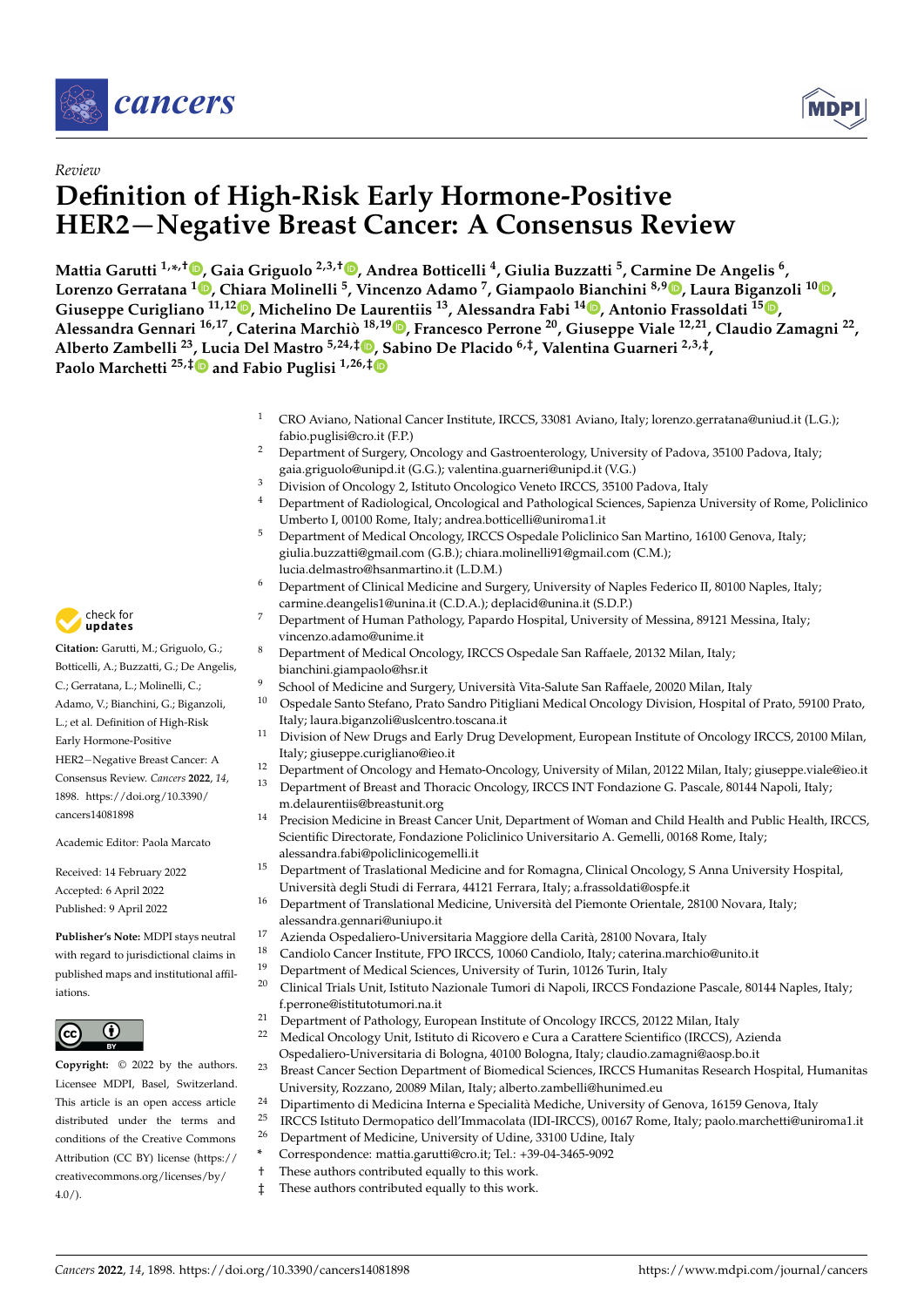**Simple Summary:** Breast cancer is one of the major causes of cancer-related morbidity and mortality in women worldwide. Despite recent improvements in adjuvant treatment of hormone receptorpositive/HER2−negative breast cancer, estimating the risk of relapse of breast cancer on an individual basis is still challenging. The IRIDE (high risk definition in breast cancer) working group was established with the aim of reviewing evidence from the literature to synthesize the current relevant features that predict hormone-positive/HER2−negative early breast cancer relapse. This work may guide clinicians in the practical management of hormone-positive/HER2−negative early breast cancers.

**Abstract:** Breast cancer is one of the major causes of cancer-related morbidity and mortality in women worldwide. During the past three decades, several improvements in the adjuvant treatment of hormone receptor-positive/HER2−negative breast cancer have been achieved with the introduction of optimized adjuvant chemotherapy and endocrine treatment. However, estimating the risk of relapse of breast cancer on an individual basis is still challenging. The IRIDE (hIGh Risk DEfinition in breast cancer) working group was established with the aim of reviewing evidence from the literature to synthesize the current relevant features that predict hormone-positive/HER2−negative early breast cancer relapse. A panel of experts in breast cancer was involved in identifying clinical, pathological, morphological, and genetic factors. A RAND consensus method was used to define the relevance of each risk factor. Among the 21 features included, 12 were considered relevant risk factors for relapse. For each of these, we provided a consensus statement and relevant comments on the supporting scientific evidence. This work may guide clinicians in the practical management of hormone-positive/HER2−negative early breast cancers.

**Keywords:** breast cancer; hormone receptors; adjuvant; endocrine therapy; chemotherapy; risk of relapse; genomic signature; ctDNA; TNM; consensus

#### **1. Introduction**

Breast cancer (BC) is one of the major causes of cancer-related morbidity and mortality in women worldwide [\[1\]](#page-12-0).

BC is generally subdivided into four distinct subtypes according to the expression of hormone receptors (HR; estrogen receptor (ER) and progesterone receptor (PgR)) and human epidermal growth factor receptor-2 (HER2): HR+/HER2−, HR+/HER2+, HR/HER2+ and triple-negative BC. HR+/HER2− BC represents the most common subtype, accounting for around 70% of all BC cases. Moreover, the majority (more than 90%) of HR+/HER2− BC primary diagnoses occur in non-metastatic stages (stages I–III) [\[2\]](#page-12-1).

During the past three decades, several improvements in the adjuvant treatment of HR+/HER2− BC have been achieved with the introduction of optimized chemotherapy regimens (e.g., sequential anthracycline and taxane-based chemotherapy and dose-dense regimens) and optimized adjuvant endocrine treatment (e.g., aromatase inhibitors, extended endocrine therapy, and, more recently, ovarian suppression for the treatment of premenopausal patients) [\[3](#page-12-2)[–6\]](#page-13-0). Moreover, novel targeted agents, such as cyclin-dependent kinase 4 and 6 (CDK4 and 6) inhibitors or poly(ADP-ribose) polymerase (PARP) inhibitors for germline *BRCA*-mutated patients, might become available in the near future for patients at high risk of recurrence despite the standard adjuvant treatment [\[7](#page-13-1)[,8\]](#page-13-2).

In this context, adequately estimating the risk of BC relapse on an individual basis is essential. On one hand, unmet needs and the potential for the implementation of new treatments exist for those at higher risk of recurrence, whereas on the other hand, there is a significant risk of overtreatment for patients at a lower risk of relapse.

A multitude of putative prognostic factors associated with risk of relapse (distant and loco-regional) have been described in HR+/HER2− BC; however, the level of evidence and the relevance of each of these factors varies significantly. In addition to the canonical well-consolidated prognostic factors, such as nodal involvement and tumor size, for several novel molecular prognostic factors, such as gene-expression signatures, consistent data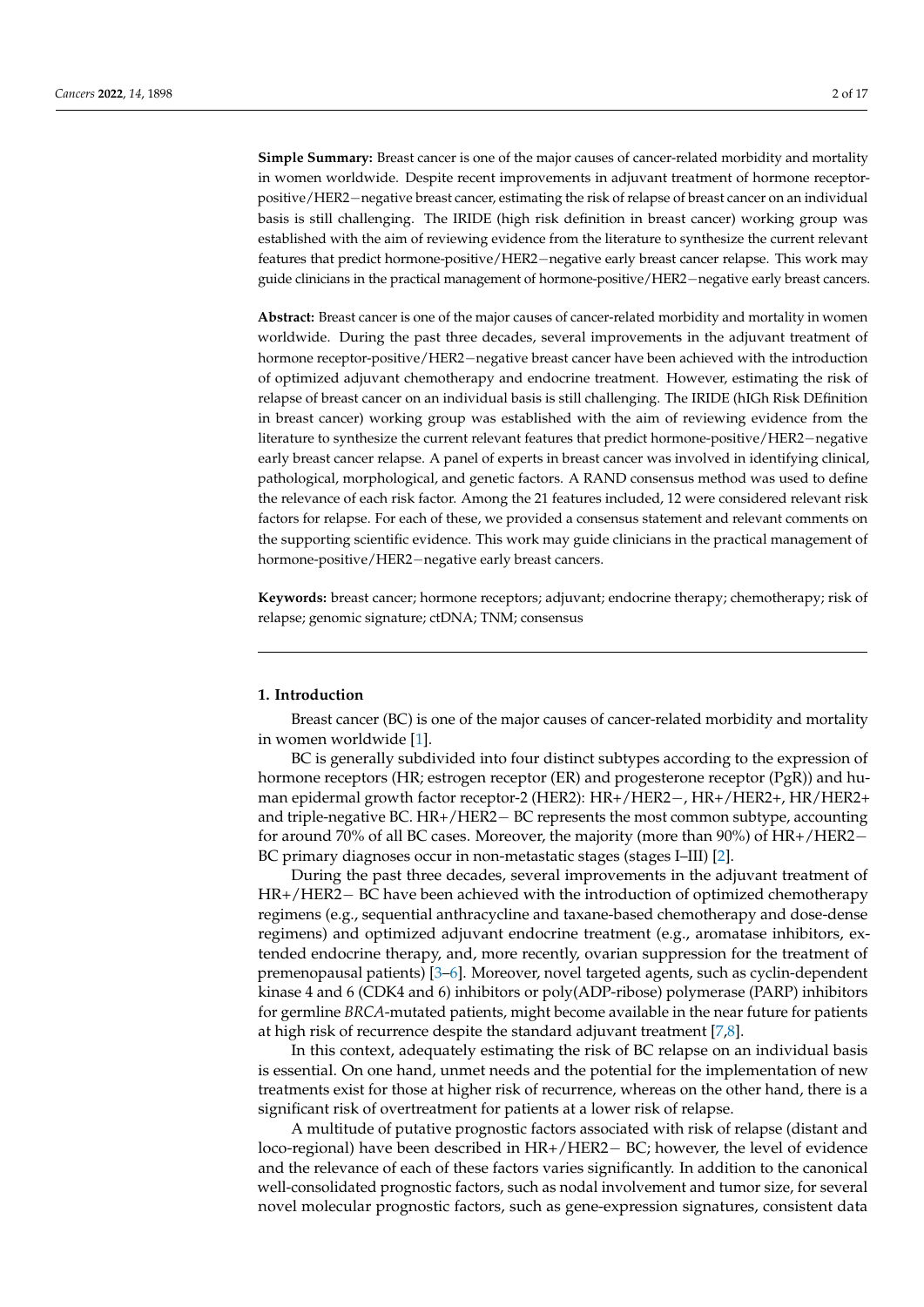have been generated leading to implementation in clinical practice, while other putative prognostic factors (e.g., evaluation of circulating tumoral DNA (ctDNA)) are currently in an advanced stage of investigation. Moreover, in clinical practice prognostic information derived from each factor is never considered separately, but combined to obtain a more accurate risk estimate [\[9–](#page-13-3)[11\]](#page-13-4). In addition, both therapeutic options for early HR+/HER2− BC and knowledge regarding clinical and biological factors are continuously evolving. Therefore, an up to date revision of the available evidence concerning factors that guide adjuvant treatment in early BC is needed.

However, in this complex and rapidly changing situation, not all clinical scenarios can be directly informed by data from randomized trials. Therefore, the present consensus panel was established with the rationale of identifying the clinical, pathological, morphological, and genetic factors potentially related to a high risk of recurrence, in order to better inform treatment decisions in patients with HR+/HER2− early BC (eBC). In the context of the recent increase in potential treatment options for patients with HR+/HER2− eBC, and of evidence concerning the use of gene-expression assays in HR+/HER2− eBC, a comprehensive and updated view of the available data is needed in order to identify the clinically significant recurrence risk factors and to better inform day-to-day clinical decisions.

# **2. Materials and Methods**

A panel of 25 experts in BC was involved in identifying the clinical, pathological, morphological, and genetic factors potentially related to a high risk of recurrence in patients with HR+/HER2− eBC (the factors are summarized in Table [1\)](#page-2-0). A scoping literature search was performed for each factor. The databases used were PUBMED and Web of Science. In addition, the reference lists of the included articles were searched for additional articles of interest. The articles included original papers, randomized controlled trials, systematic reviews or meta-analyses, guidelines, and consensus statements. Articles and case reports that were not written in English were excluded. The search was conducted in April 2021. The relevant papers were ranked, and the level of overall evidence graded according to the United States Preventative Services Task Force (USPFTF) as low, moderate, and good.

<span id="page-2-0"></span>**Table 1.** Preliminary list of prognostic factors prognostic of for disease relapse.

| Clinical, Pathological, and Morphological Factors |                                                  |  |  |
|---------------------------------------------------|--------------------------------------------------|--|--|
|                                                   | Age                                              |  |  |
|                                                   | Menopausal status                                |  |  |
|                                                   | Germinal BRCA1/BRCA2 mutations                   |  |  |
|                                                   | Circulating tumoral DNA                          |  |  |
|                                                   | Histological grade                               |  |  |
|                                                   | Lymphovascular invasion                          |  |  |
|                                                   | Perineural invasion                              |  |  |
|                                                   | DCIS amount                                      |  |  |
|                                                   | Histotype                                        |  |  |
|                                                   | Nodal status (N)                                 |  |  |
|                                                   | Tumor size (T)                                   |  |  |
|                                                   | Tumor-infiltrating lymphocytes                   |  |  |
|                                                   | Ki-67                                            |  |  |
|                                                   | Expression level of hormonal receptors (ER, PgR) |  |  |
|                                                   | Diagnosis through screening exams                |  |  |
|                                                   | Residual cancer burden                           |  |  |
|                                                   | Multifocality and multicentricity                |  |  |
| <b>Genomic Factors</b>                            |                                                  |  |  |

EndoPredict®

- PAM50
- Oncotype DX
- MammaPrint®

DCIS: ductal carcinoma in situ, ER: estrogen receptor, PgR: progesterone receptor.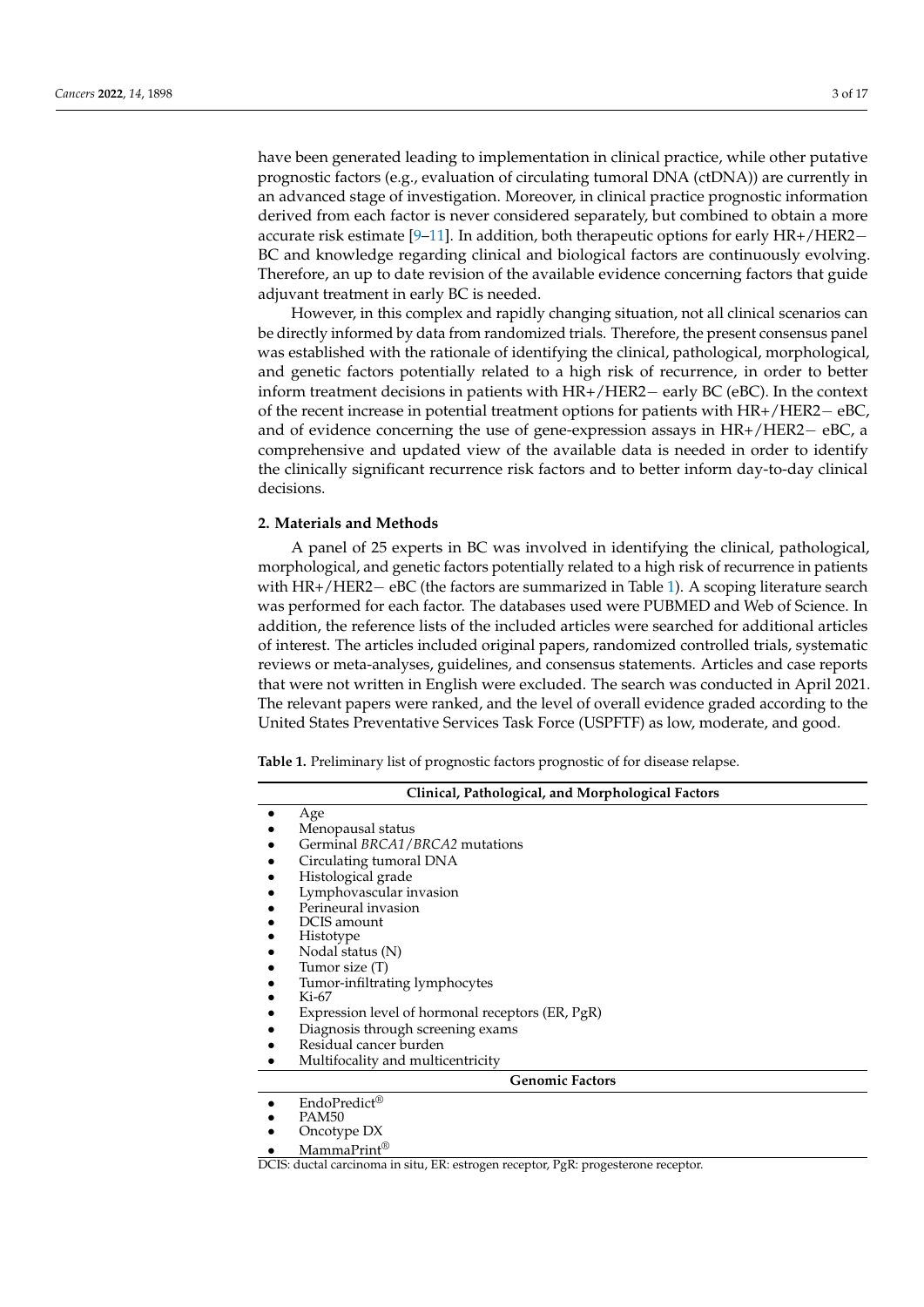Based on the results of the literature review and their personal opinion, the panel participated in two rounds of an online RAND [\[12\]](#page-13-5) survey (the first in June 2021 and the second in July 2021) to define the relevance in relation to the prognostic value of each factor. A nine-point scale was used to quantify relevance in relation to the prognostic value of each factor. ractor. The form search was used to qualitary relevanted in relation to the progrimshed value, 1 was considered "not relevant", 2–3 "poorly relevant", 4–6 "moderately relevant", and 7–9 "relevant". The median score was used to classify relevance, and the 30th–70th interpercentile range corrected for asymmetry was used to assess disagreement. After merpercentic range corrected for asymmetry was ased to assess disagreement. Their members were asked to review their choices in the second round. Results of the second round are shown in Figure [1.](#page-3-0) second in July 2021) to define the relevance in relation to the prognostic value of each factor. The factor is not measure to the program of the participation of the participation of the participation of the participation of the participation of the participation of the participation of the participation of th view, it was considered, in the results of the first round, it is not the results of  $\frac{1}{2}$  of  $\frac{1}{2}$  of  $\frac{1}{2}$  of  $\frac{1}{2}$  of  $\frac{1}{2}$  of  $\frac{1}{2}$  of  $\frac{1}{2}$  of  $\frac{1}{2}$  of  $\frac{1}{2}$  of  $\frac{1}{2}$  of  $\frac{1}{$ 

<span id="page-3-0"></span>

**Figure 1.** RAND results (2nd round): 1 = not relevant as prognostic factor for disease relapse; 2–3 = poorly relevant as prognostic factor for disease relapse; 4–6 = moderately relevant as prognostic factor for disease relapse; 7–9 = highly relevant as prognostic factor for disease relapse.

The final meeting was held online on 11 October 2021. The goal was to examine each factor that was defined as relevant in the RAND survey, and to reach a consensus on the final statements describing specific characteristics of each factor.

# **3. Results**

The features considered highly relevant by the panelists for the recurrence of HR+/ HER2− surgically removed stage I–III eBC are presented here. Each feature will be characterized by consensus statements and evidence from the literature.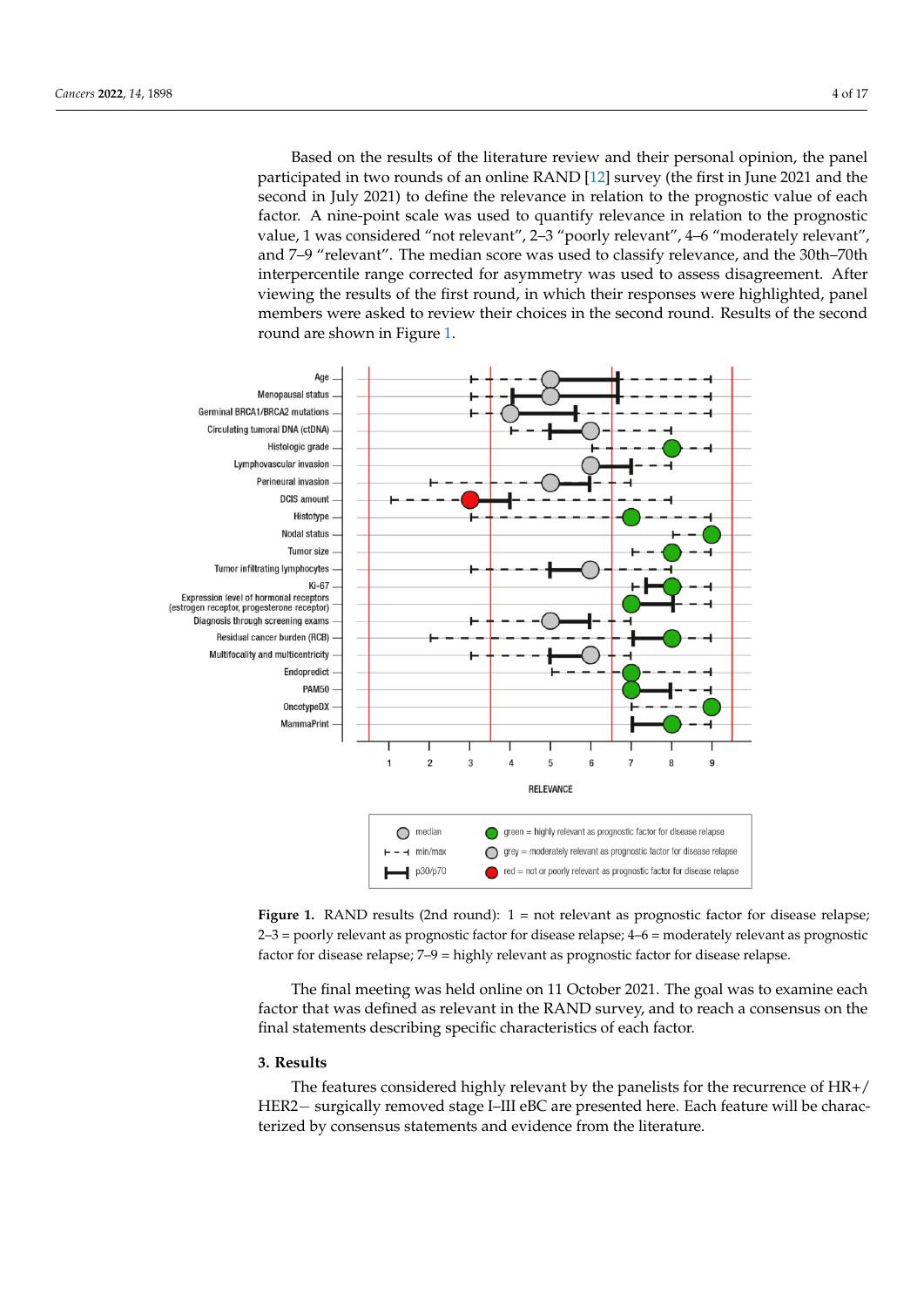## *3.1. Histological Grade*

# 3.1.1. Consensus Statements

- 1. The histological grade is a feature associated with the aggressiveness of tumoral lesions and risk of relapse of surgically resected HR+/HER2− eBC;
- 2. High histological grade (Grade 3) is characterized by a poor prognosis.

# 3.1.2. Source of Evidence

Histological grade, evaluated using the Nottingham scoring system, which takes into account tubule formation, nuclear pleomorphism, and mitotic activity, has been identified as a relevant prognostic factor in patients diagnosed with HR+/HER2− eBC in several randomized trials and large case series [\[13–](#page-13-6)[20\]](#page-13-7).

Even if in some trials (e.g., BIG 1-98 trial) a progressive worsening of patient prognosis has been observed with the increase in histological grade [\[20\]](#page-13-7), other studies did not identify significant differences in prognosis between patients with well-differentiated (Grade 1) and moderately differentiated (Grade 2) tumors at multivariate analysis [\[17\]](#page-13-8). These discrepancies might, at least in part, be explained by issues in the evaluation and interpretation of intermediate histological grade. A certain degree of inconsistency in the evaluation of histological grade has been described when the same sample was evaluated by different pathologists [\[21\]](#page-13-9). Moreover, when assessed using gene-expression signatures, moderately differentiated (Grade 2) samples can be reassigned to either well-differentiated (Grade 1) or poorly differentiated (Grade 3) subgroups [\[22\]](#page-13-10).

Despite these issues, histological grade has been confirmed to be a clinically relevant prognostic factor associated with prognosis, both at short- (2 years [\[20\]](#page-13-7)) and long-term (20 years [\[16\]](#page-13-11)) follow-up. An Early Breast Cancer Trialists Collaborative Group (EBCTCG) meta-analysis, including more than 13,000 patients with HR+ eBC treated with adjuvant endocrine treatment, showed a progressive increase in risk of distant relapse at 20 years with the increase in histological grade (10%, 13% and 17% for Grade 1, Grade 2 and Grade 3, respectively) [\[16\]](#page-13-11).

The histological grade evaluated by the Nottingham scoring system is, therefore, a highly consolidated prognostic factor and has recently been incorporated in BC staging, according to the 8th edition of the American Joint Committee on Cancer (AJCC) BC staging system [\[17](#page-13-8)[,18](#page-13-12)[,23](#page-13-13)[,24\]](#page-13-14).

## *3.2. Histological Type*

## 3.2.1. Consensus Statements

- 1. The histological type is a feature correlated to the risk of relapse of surgically resected HR+/HER2− eBC;
- 2. Pure tubular, pure mucinous and pure cribriform histologies are characterized by a good prognosis.

#### 3.2.2. Source of Evidence

The histological type equates to a descriptive classification of the morphological and spatial growth pattern of cancer cells. The association of some histological types with eBC prognosis has been observed. In particular, starting from the College of American Pathologists (CAP) consensus statement of 1999, the histological type has been included in the category of prognostic factors in all international BC guidelines [\[17,](#page-13-8)[25](#page-13-15)[–27\]](#page-14-0).

According to the 2019 World Health Organization classification of BC [\[28\]](#page-14-1), among HR+ BC the tubular, mucinous, and cribriform histologies are characterized by a good prognosis, and some guidelines support a de-escalation strategy for these special histologies [\[25](#page-13-15)[,26\]](#page-13-16).

Pure tubular BCs (tBCs) represent 1–2% of all BCs and are microscopically characterized by well-differentiated tubular structures [\[29\]](#page-14-2). From a molecular perspective, tBCs often present chromosome 16q loss (78–86%), chromosome 1q gain (50–62%) and have a luminal A gene expression profile [\[30\]](#page-14-3). Several studies suggest a favorable post-surgical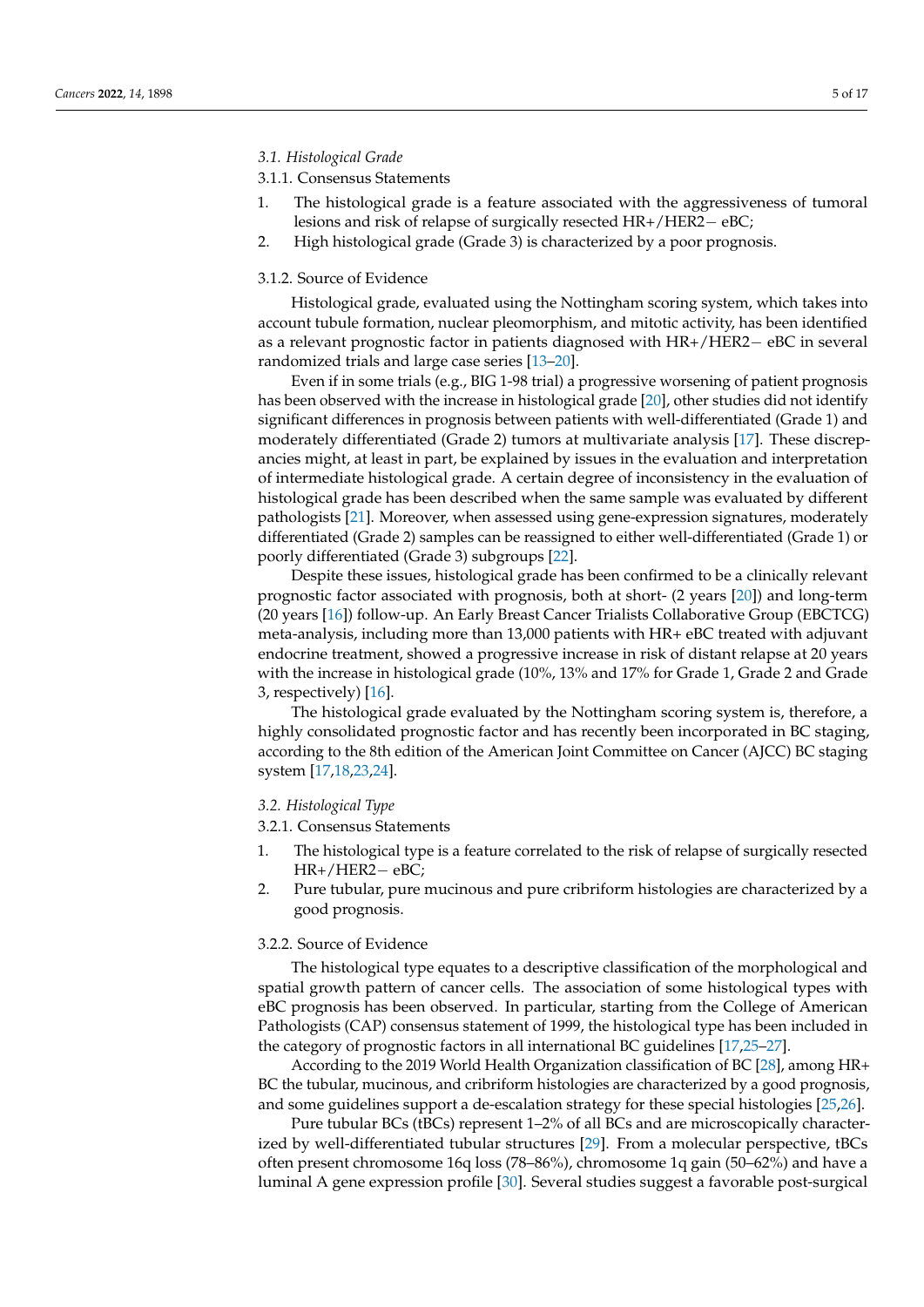prognosis with a 10-year disease-free survival (DFS) of up to 99.1% and a 10-year overall survival (OS) of up to 100% [\[30](#page-14-3)[,31\]](#page-14-4). The local or systemic relapse rate is less than 8% [\[32\]](#page-14-5).

Pure mucinous BCs (muBCs) account for nearly 2% of BCs and are microscopically characterized by abundant production of mucin [\[33\]](#page-14-6); a molecular luminal A pattern has frequently been observed in muBCs [\[34\]](#page-14-7). Generally, muBCs have a good post-surgical prognosis, with a 5-year DFS of up to 94% and a 20-year OS of 81% [\[35,](#page-14-8)[36\]](#page-14-9). Moreover, a multivariate analysis of 11,422 patients has shown that nodal involvement might be a relevant prognostic factor, even more than tumor size, since most of the tumor volume is composed of mucin [\[35](#page-14-8)[,37\]](#page-14-10).

Pure cribriform BCs (cBCs) represent <4% of BCs and are microscopically defined as atypical cells organized in a sieve-like pattern surrounded by a fibrosclerotic stroma [\[38\]](#page-14-11). From a molecular perspective, cBCs mainly belong to the luminal A class [\[38\]](#page-14-11). Clinically, cBCs are characterized by a favorable post-surgical prognosis with a 10-year OS of up to 100% [\[38\]](#page-14-11).

Comprehensively, the available evidence, although mostly in the form of retrospective studies, suggests that tBCs, muBCs, and cBCs represent favorable prognostic histologies in eBC. It is important to highlight that to qualify for a "pure" special type, 90% or more of the neoplastic cell population should belong to the relevant histological type [\[28\]](#page-14-1).

# *3.3. Nodal Status (N)*

3.3.1. Consensus Statements

- 1. Nodal status is a feature correlated with the risk of relapse of surgically resected HR+/HER2− eBC;
- 2. Nodal involvement is a well-known prognostic factor in HR+/HER2− BC and is associated with worse prognosis both in the short and long term. Patient prognosis worsens progressively with the increased number of involved axillary lymph nodes.

#### 3.3.2. Source of Evidence

Nodal involvement in clinical and pathological examination is one of the best known negative prognostic factors for all BC subtypes, including HR+/HER2− eBC, as reported by several randomized clinical trials and meta-analyses [\[16–](#page-13-11)[18](#page-13-12)[,20](#page-13-7)[,39–](#page-14-12)[44\]](#page-14-13). In the BIG 1-98 trial, which included 7707 patients, nodal involvement was significantly associated with risk of relapse in the first years after diagnosis [\[20\]](#page-13-7). Moreover, a meta-analysis by Pan et al. identified nodal status as a very strong risk factor for distant BC relapse over the period of 5–20 years after diagnosis. For example, in this meta-analysis, among patients with T1 disease, the risk of distant recurrence was 13% if no nodal involvement was observed (pT1N0), 20% if one to three involved nodes were identified (pT1pN1a), and 34% for patients with four to nine nodes involved (pT1pN2a). Among patients with T2 disease, the risk of distant recurrence was 19% with pT2pN0, 26% with pT2pN1a, and 41% with pT2pN2a [\[16\]](#page-13-11). Even among patients who achieve a pathological complete response (pCR) after neoadjuvant treatment, the presence of nodal involvement at the initial clinical staging remains a significant risk factor for relapse [\[40\]](#page-14-14).

Consistently, nodal status is included in the AJCC BC staging system [\[17](#page-13-8)[,18\]](#page-13-12).

It should be noted, however, that the current surgical strategy of avoiding axillary dissection in selected cases, despite the occurrence of metastases in one or two sentinel lymph nodes, may lead to the downstaging of the tumor in quite a large number of patients.

#### *3.4. Tumor Size (T)*

3.4.1. Consensus Statements

- 1. Primary tumor size is a feature correlated to the risk of relapse in surgically resected HR+/HER2− eBC;
- 2. Primary tumor size is a well-known prognostic factor in HR+/HER2− BC; an increase in primary tumor size is associated with worse prognosis both in the short and long term.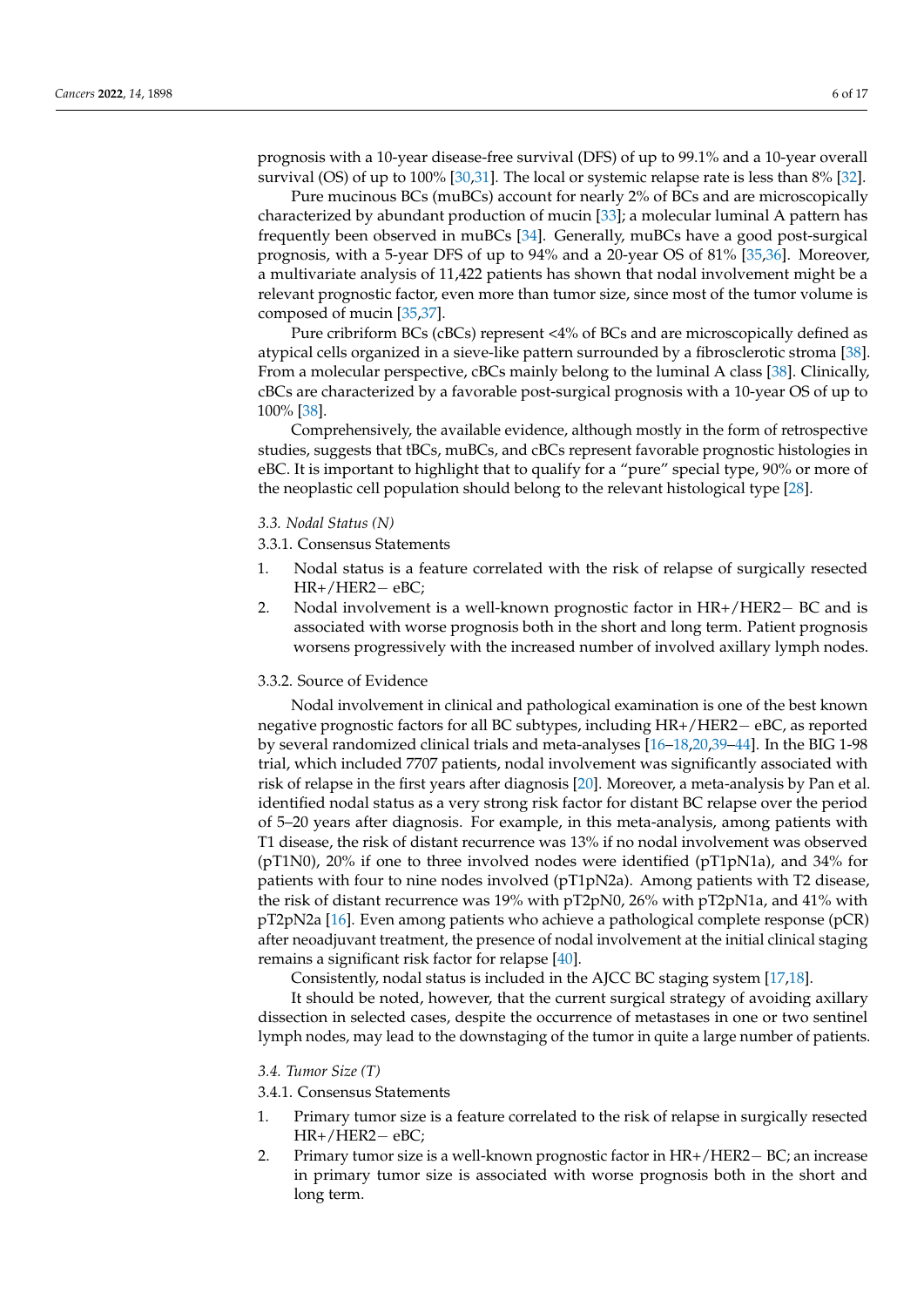## 3.4.2. Source of Evidence

Primary tumor size is a well-known prognostic factor in HR+/HER2− BC and is included in the AJCC BC staging system [\[16–](#page-13-11)[18](#page-13-12)[,20\]](#page-13-7).

In the BIG 1-98 trial, which included 7707 patients, a primary tumor size above 2 cm was reported to be significantly associated with risk of relapse in the early years after diagnosis [\[20\]](#page-13-7); however, in a population registry including 3844 women treated with adjuvant tamoxifen, primary tumor size was not significantly associated with short-term risk of relapse [\[45\]](#page-14-15). Moreover, a recent meta-analysis by Pan et al. identified primary tumor size as a significant negative prognostic factor for distant BC relapse over the period of 5–20 years after diagnosis. For example, in this meta-analysis, among patients with T1 disease, the risk of distant recurrence varied from 13% to 34% according to lymph node involvement, whereas it varied from 19% to 41% among patients with T2 disease [\[16\]](#page-13-11). In addition, a recently published study that included 1685 patients, reported a two-fold increase in risk of BC death for patients with primary tumors >5 cm (T3/T4) [\[44\]](#page-14-13).

## *3.5. Ki-67*

3.5.1. Consensus Statements

- 1. The Ki-67 labeling index (L.I.) is a feature correlated to the risk of relapse of surgically resected HR+/HER2− eBC and its prognostic role is well consolidated;
- 2. A high Ki-67 L.I. is associated with the worst prognosis; the cut-off for low risk of relapse is <20% and that for high risk of relapse is >30%.

## 3.5.2. Source of Evidence

Ki-67 is a protein encoded by the *MKI67* gene that is expressed in all but G0 cell cycle phases (i.e., G1, S, G2, and M) and represents a robust biomarker of cellular proliferation [\[46\]](#page-14-16). Clinically, Ki-67 expression levels are assessed by immunohistochemistry [\[46\]](#page-14-16).

Ki-67 was proposed as a prognostic biomarker for eBC, although a questionable analytical validity has, somehow, undermined its use in the clinical decision-making process [\[46](#page-14-16)[,47\]](#page-14-17). However, in a huge international effort, many of the crucial technical problems of Ki-67 evaluation have been addressed and its prognostic role in HR+/HER2− eBC has been reinforced [\[47\]](#page-14-17). Several lines of evidence have shown that higher Ki-67 L.I. are associated with the poorest prognosis [\[48](#page-14-18)[,49\]](#page-14-19). Nevertheless, an unequivocal and universal shared threshold to define the high or low value of Ki-67 is still debated. For example, the International Ki-67 Working Group stated that a cut-off of  $\leq$ 5% can be used to define a good prognosis group among  $HR+/HER2+ eBC$  whereas a level of  $\geq 30\%$  is associated with the poor prognosis group [\[47\]](#page-14-17). In the European Society of Medical Oncology (ESMO) eBC guidelines, the Ki-67 cut-off is defined as per local laboratory value (for example, if the laboratory median score is 20%, the value of  $\geq$ 30% can be considered clearly high whereas those of  $\leq$ 10% can be considered clearly low) [\[26\]](#page-13-16). Moreover, two different meta-analyses with a total of 4500 and 64,000 patients have identified a cut-off for Ki-67 of 19% and 25%, respectively [\[50](#page-14-20)[,51\]](#page-14-21). Again, a high Ki-67 L.I. is associated with reduced DFS and OS [\[50](#page-14-20)[,51\]](#page-14-21).

Comprehensively, the available evidence shows that high and low Ki-67 L.I. are associated with a poor and good prognosis, respectively. Although a universally shared cut-off is still debated, it appears reasonable to consider a value >30% as high and a value  $\langle 20\%$  as low.

## *3.6. Expression Level of Hormonal Receptors (Estrogen Receptor, Progesterone Receptor)*

# 3.6.1. Consensus Statements

- 1. Expression level of HRs (ER, PgR) is a feature correlated to the risk of relapse in surgically resected HR+/HER2− eBC;
- 2. Expression level of HRs is a well-known prognostic factor and a predictive factor for response to endocrine treatment in surgically resected HR+/HER2− BC;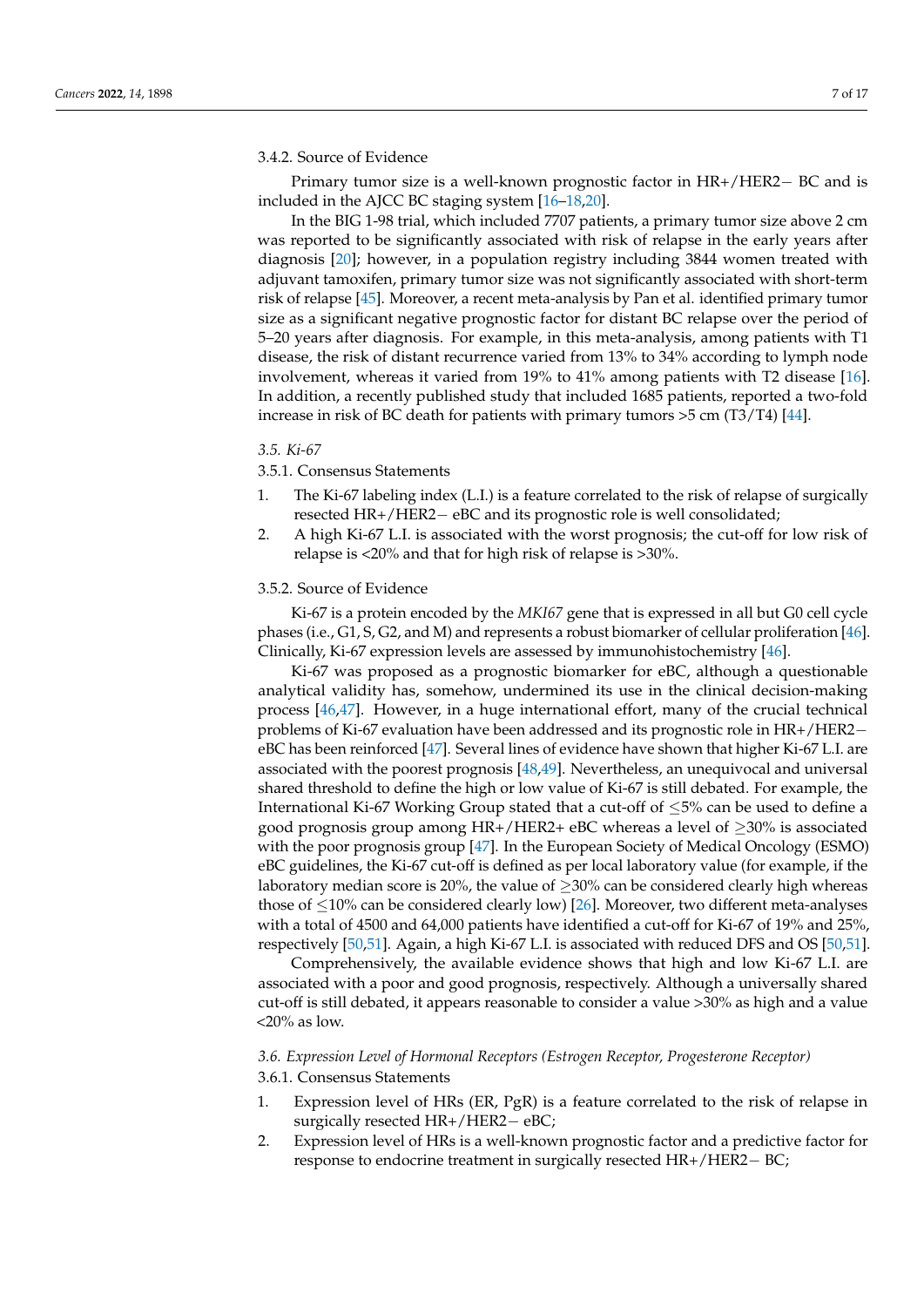- 3. A low level of expression of ERs is associated with a high risk of relapse, whereas high levels of expression are associated with a better prognosis in relation to a higher sensitivity to endocrine treatment;
- 4. Absent or low (<20%) expression of PgR, even in the presence of ER expression, represents a negative prognostic factor, potentially indicative of uncertain endocrine sensitivity.

## 3.6.2. Source of Evidence

ER and PgR expression is evaluated using immunohistochemistry and is reported as the percentage of positive tumor nuclei. According to the current American Society of Clinical Oncology (ASCO)/CAP guidelines, the BC samples with  $\geq$ 1% of positive tumor nuclei should be interpreted as ER+ [\[52\]](#page-15-0). However, the same guidelines suggest that samples with 1–10% of cells staining ER+ should be reported as "ER Low Positive" (2–3% of ER+ BCs). This rare subset of BC, despite being formally categorized as ER+ by ASCO-CAP guidelines, carries several clinical and biological analogies with triple-negative BC [\[52](#page-15-0)[,53\]](#page-15-1).

Expression levels of HRs carry important prognostic and predictive information regarding sensitivity to endocrine treatment, which are clinically relevant to guide therapeutic decisions. A significant association between higher levels of HR expression, as assessed by immunohistochemistry, and the benefit of endocrine treatment has been reported, even if several other biological factors can influence endocrine sensitivity (HER2 status, grading, Ki67).

In particular, higher levels of ER expression have been positively associated with OS and DFS [\[54\]](#page-15-2). Moreover, higher levels of ER expression are also associated with a greater sensitivity to endocrine treatment. A large meta-analysis, including 20 clinical trials, recently reported on the benefit of 5 years of tamoxifen according to ER and PgR levels as measured by the ligand-binding assay. For women with tumors having <10 fmol ER/mg protein, no evidence of benefit was apparent, whereas for those with BCs with low levels of ER (10–20 fmol ER/mg protein) likelihood of recurrence was reduced by one-third by the addition of 5 years of tamoxifen (rate ratio (RR) 0.67). Benefit increased with higher ER levels, even if the proportional effect at the highest ER levels (>200 fmol/mg) was only slightly better than that at weak ER levels (RR 0.52) [\[39\]](#page-14-12).

PgR expression levels have been reported to be positively associated with OS and DFS [\[54\]](#page-15-2). Several studies have suggested that PgR carries independent prognostic information in addition to ER, in particular in premenopausal BC patients [\[55](#page-15-3)[,56\]](#page-15-4). Moreover, a recent EBCTCG meta-analysis including more than 62,000 HR+/HER2− eBC patients treated with adjuvant endocrine treatment confirmed that PgR status represents an independent prognostic factor in the first 5 years after BC diagnosis [\[16\]](#page-13-11). On the other hand, the role of PgR expression levels in predicting benefit from endocrine treatment appears limited, as several studies have reported a marginal impact of PgR levels compared with ER levels [\[39,](#page-14-12)[57\]](#page-15-5).

For this reason, only ER is used as a predictor of benefit from adjuvant endocrine therapy; PgR levels add prognostic information to help stratify outcomes in the ER+ population.

Consistently with its well-known prognostic role, HR status has been included in the AJCC BC staging system [\[17,](#page-13-8)[18\]](#page-13-12).

### *3.7. Residual Cancer Burden*

3.7.1. Consensus Statements

- 1. Residual cancer burden (RCB) after neoadjuvant treatment is a feature correlated to the risk of relapse in surgically resected HR+/HER2− eBC;
- 2. A high RCB is associated with a worse prognosis and RCB-III identifies patients at the highest risk of relapse.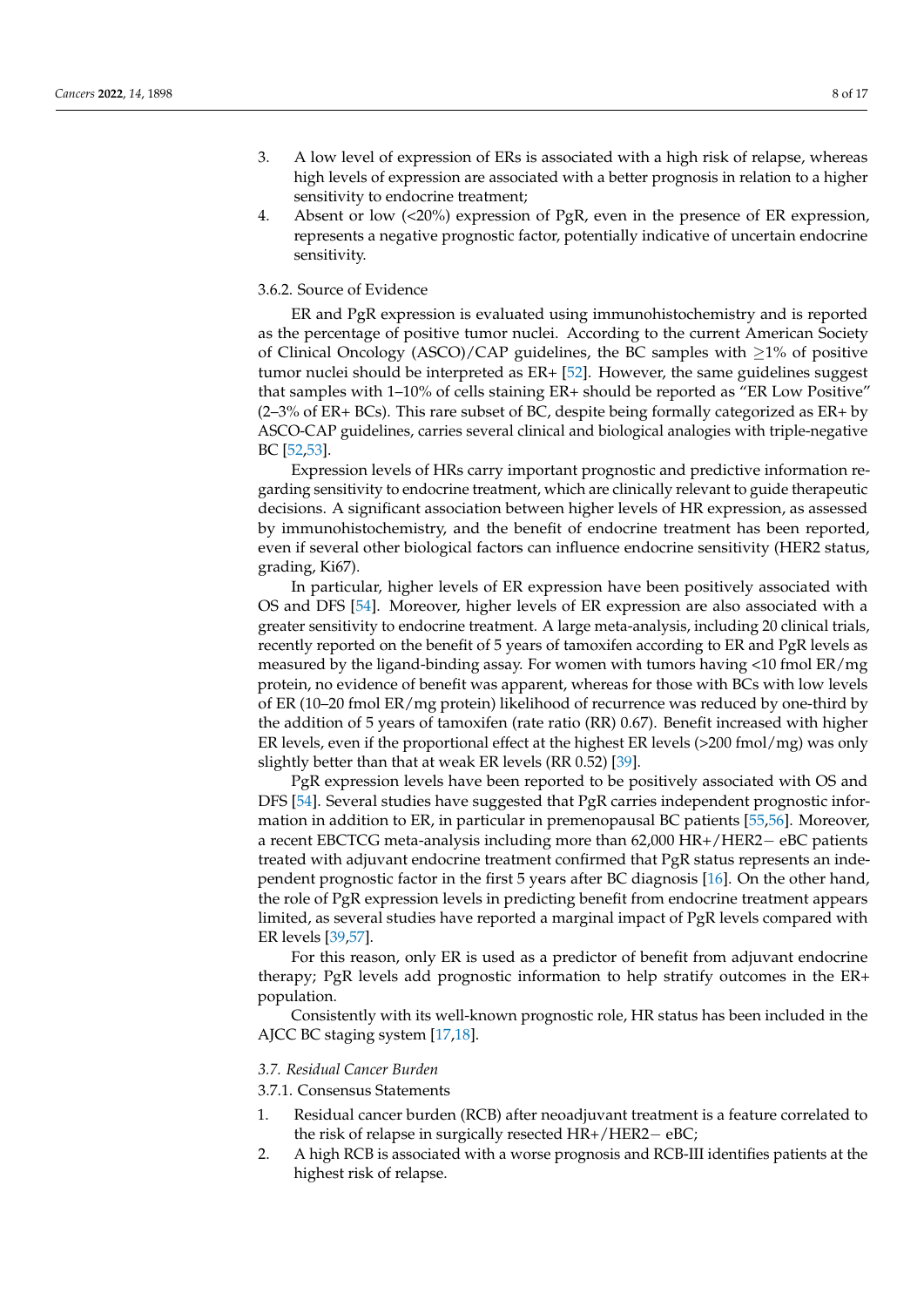## 3.7.2. Source of Evidence

Achievement of pCR is an established surrogate endpoint for long-term outcome in BC patients treated with neoadjuvant chemotherapy [\[58](#page-15-6)[,59\]](#page-15-7). However, the simple dichotomization in pCR versus non-pCR is prognostically suboptimal, as some patients achieving pCR will relapse and some patients with residual disease will still have an excellent prognosis. Moreover, even if HR+/HER2− BC patients generally present lower pCR rates than triple-negative and HER2+ subtypes, the presence of residual disease after neoadjuvant chemotherapy does not necessarily translate to a poor outcome in this BC subtype [\[58\]](#page-15-6).

RCB has been proposed as a more detailed evaluation of residual disease after neoadjuvant treatment, taking into account relevant pathological characteristics with independent prognostic impact (bidimensional measurements of primary tumor bed area, overall cancer cellularity, percentage of cancer that is in situ disease, number of positive lymph nodes, and size of the largest node metastasis).

Since its proposal by Symmans et al. in 2007 [\[60\]](#page-15-8), RCB has been validated as a strong predictor of long-term outcome beyond pCR in BC patients treated with neoadjuvant chemotherapy [\[61\]](#page-15-9). Moreover, RCB has been reported to be capable of better stratifying patients in each BC subtype separately, including HR+/HER2− BC [\[61](#page-15-9)[,62\]](#page-15-10). In a recent combined analysis of the I-SPY2 trial, event-free survival worsened significantly per unit of RCB in every BC subtype (hazard ratio 1.75; 95% confidence interval, 1.45–2.16 for HR+/HER2− BC) [\[61\]](#page-15-9).

Considering its solid clinical relevance, the evaluation of RCB has been included in the Breast International Group/North American Breast Cancer Group (BIG-NABCG) recommendations quantification of residual disease in clinical trials after neoadjuvant treatment [\[63\]](#page-15-11).

# *3.8. Genomic Signatures*

Genomic signatures (GSs) are molecular assays that analyze the level of expression of several genes by using RNA extracted from formalin-fixed paraffin-embedded tumor samples and provide a prognostic stratification of tumors (e.g., quantification of the risk of relapse/metastases at 10 years) [\[64\]](#page-15-12). However, to increase the prognostic yield, GSs also take into account some clinical features (see below). The GSs with strong levels of evidence are Oncotype  $DX^{\circledR}$ , MammaPrint<sup>®</sup> (MP), Prosigna<sup>®</sup>, and Endopredict<sup>®</sup> (EP) [\[64\]](#page-15-12). However, only Oncotype  $DX^{\circledR}$  and MP have the highest level of evidence (1A).

It is important to highlight that each GS includes a unique set of clinical and molecular features, making the results of each GS intrinsically different and not overlapping. This means that patients classified as high-risk by a GS might have a different class of risk with another GS.

3.8.1. Oncotype DX Breast Recurrence Score Test®

Consensus Statements

- 1. The Oncotype DX Breast Recurrence Score Test® (ODX) value is a feature correlated to the risk of relapse of surgically resected HR+/HER2− eBC;
- 2. ODX can identify patients with low, intermediate, and high risk of relapse.

#### Source of Evidence

ODX evaluates the risk of BC relapse at 10 years and the benefit of chemotherapy in addition to endocrine treatment [\[64\]](#page-15-12). ODX has been validated both retrospectively [\[65,](#page-15-13)[66\]](#page-15-14) and prospectively [\[67](#page-15-15)[–72\]](#page-16-0) and its level of evidence is 1A (ESMO [\[26\]](#page-13-16)) and 1 (National Comprehensive Cancer Network (NCCN) [\[25\]](#page-13-15)).

ODX evaluates, on a formalin-fixed paraffin-embedded sample, the level of expression of 21 genes to produce a recurrence score (RS) that is a continuous variable spanning from 0 to 100, where 0 corresponds to the lower risk and 100 to the higher risk of relapse [\[64](#page-15-12)[,73\]](#page-16-1). To maximize its clinical applicability, three different groups of risk of relapse have been iden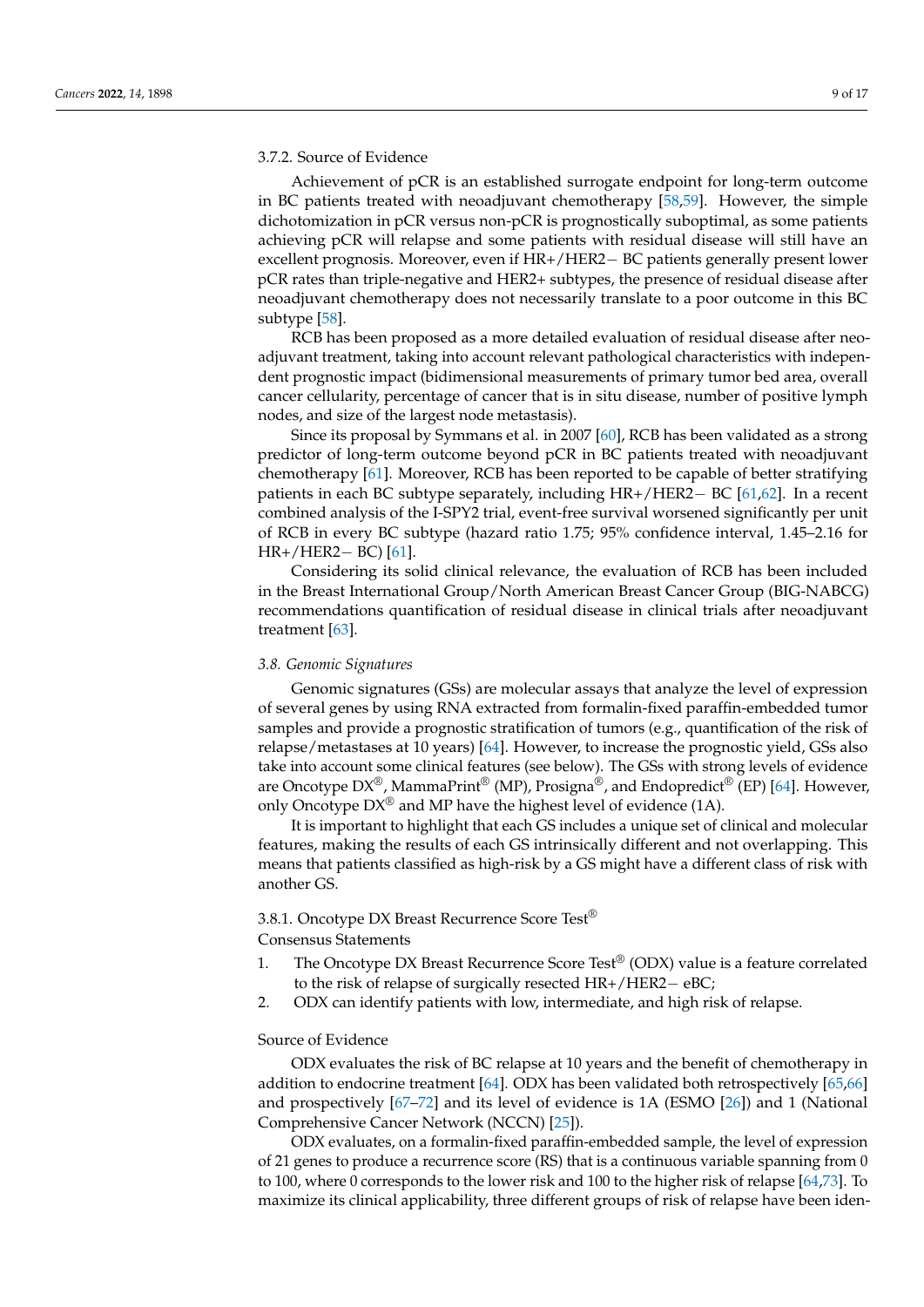tified: the low-, intermediate-, and high-risk group [\[64\]](#page-15-12). Moreover, the intermediate-risk group has been enriched by clinical information (patient age, tumor grade, and diameter) to better identify who could benefit from the addition of chemotherapy [\[67](#page-15-15)[–72\]](#page-16-0).

The low-risk group has been defined as RS 0–10 or 0–17, depending on the study [\[67](#page-15-15)[–72\]](#page-16-0). Consistent with data derived from the four main studies including more than 50,000 patients, this group has an excellent prognosis with only endocrine therapy. For example, it has been shown that the 5-year distant recurrence-free survival (DRFS) rate was >99%, the 5-year BC-specific survival (BCSS) rate was >99%, and the 5-year DFS rate was 94% [\[67](#page-15-15)[–72\]](#page-16-0). Although these results apply mainly to N0 disease, some patients with N1 involvement could also have a favorable prognosis. In the RxPONDER trial, patients with T1–3 and N1 tumors with RS 0–25 had a 5-year invasive disease-free survival (IDFS) of 91.0% and the addition of chemotherapy did not increase this outcome [\[71\]](#page-16-2). However, in the subgroup analysis, it seems that premenopausal patients might still derive some benefits from the addition of chemotherapy to endocrine treatment [\[71\]](#page-16-2).

The high-risk group has been defined as RS 26–100 or 31–100, depending on the study. Even when treated with both chemotherapy and endocrine therapy, N0 patients had an IDFS at 9 years of 67.9–85.7% and a DRFS at 9 years of 80.2–93.8% [\[67–](#page-15-15)[72\]](#page-16-0). However, in N1 disease, the DFS at 10 years was only 43% with endocrine therapy and 55% with chemo-endocrine treatment [\[74,](#page-16-3)[75\]](#page-16-4).

The intermediate group was composed of patients not included in the low- and highrisk groups [\[67–](#page-15-15)[72\]](#page-16-0); in the TAILORx trial, the intermediate group was defined by an RS of 11–25. Therefore, the prognosis of this group would be somewhere intermediate between the other two. However, this group seems to have been composed of a heterogeneous population. Although N0 patients aged  $\geq$ 50 years seemed to derive no benefit from the addition of chemotherapy to endocrine therapy, N0 patient <50 years could have a better IDFS and/or DRFS with treatment escalation. However, this seems to be relevant only in the group with RS 21–25 and in the group with RS 16–20 and a clinical high-risk disease [\[69](#page-15-16)[,70\]](#page-15-17). In N1 disease, only premenopausal patients could derive a benefit from the addition of chemotherapy [\[71\]](#page-16-2) possibly because of the endocrine effect of chemotherapy in this younger population of patient.

### 3.8.2. Mammaprint®

Consensus Statements

- 1. MP value is a feature correlated to the risk of relapse of surgically resected HR+/ HER2− eBC;
- 2. MP can identify patients with low and high risk of relapse.

#### Source of Evidence

MP evaluates the risk of BC relapse at 10 years [\[64\]](#page-15-12). MP has been validated both retrospectively [\[75–](#page-16-4)[77\]](#page-16-5) and prospectively [\[78](#page-16-6)[–80\]](#page-16-7) and its level of evidence is 1A (ESMO [\[26\]](#page-13-16)) and 1 (NCCN [\[25\]](#page-13-15)).

The MP evaluates, on a formalin-fixed paraffin-embedded sample, the level of expression of 70 genes to dichotomize patients with low or high risk of relapse [\[81\]](#page-16-8). For example, in the TRANSBIG Consortium validation trials [\[77\]](#page-16-5), patients were labeled as high genomic risk (gHigh) if they had a 5-year distant metastasis-free survival (DMFS) <90%, whereas low genomic risk (gLow) patients have a 5-year DMFS >90%. However, to increase the clinical applicability of such an approach, MP has been combined with a modified version of the Adjuvant! Online tool, which is a calculator of BC relapse risk that is based on clinical data. Such a modified tool can dichotomize patients in low clinical risk (cLow) or high clinical risk (cHigh) classes by the tumor diameter, grade, and lymph node involvement [\(http://www.adjuvantonline.com](http://www.adjuvantonline.com) (accessed on 14 February 2022), currently not accessible, table form can be found as supplementary material in the MINDACT publication [\[78\]](#page-16-6)). The combination of MP and the Adjuvant! Online tool allows the identification of four groups of patients with HR+/HER2− and N0–1 BC characterized by a different DMFS risk.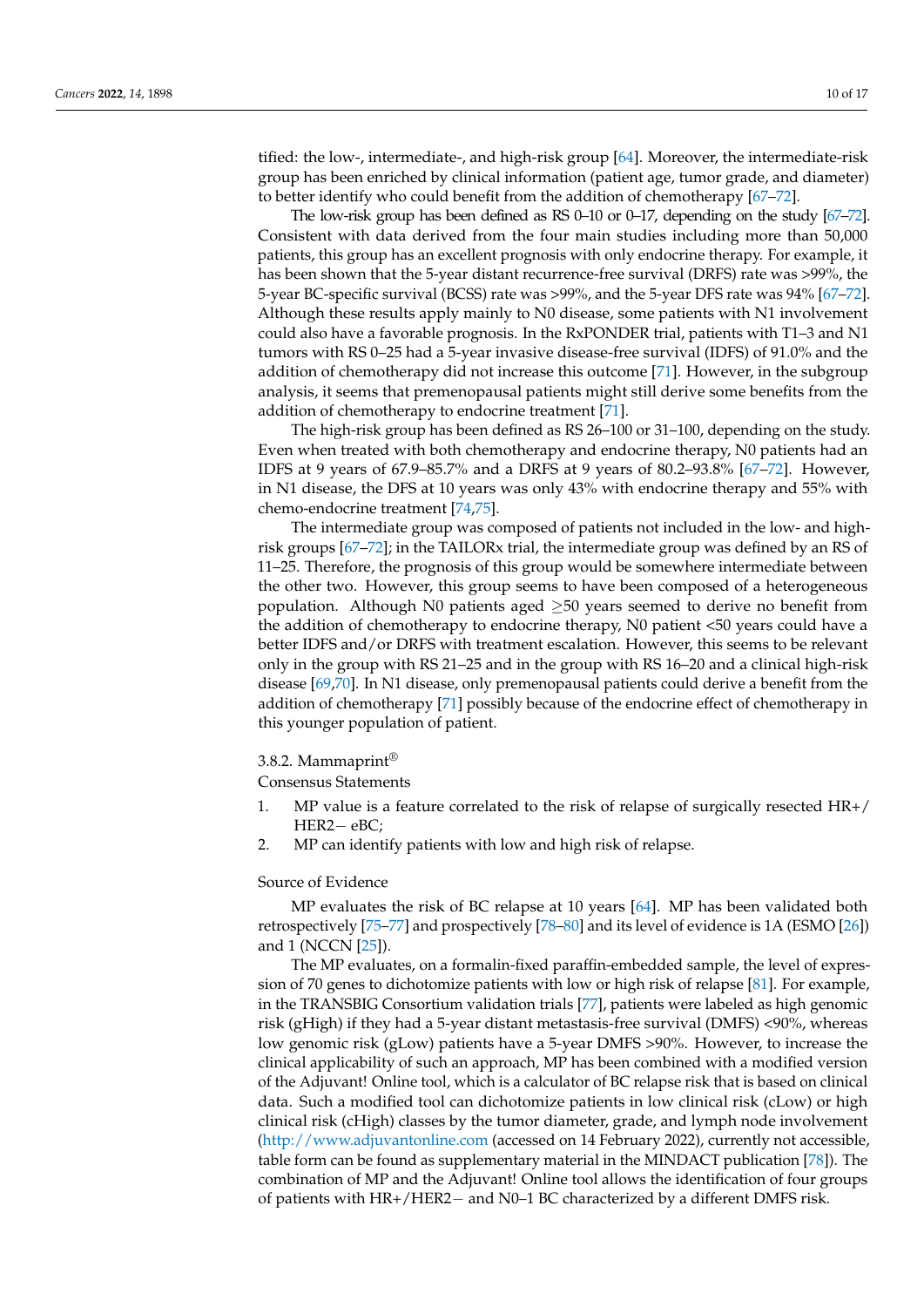These four categories were prospectively evaluated in the MINDACT trial [\[78](#page-16-6)[–80\]](#page-16-7). In particular, in the cLow/gLow group the 8-year DMFS was favorable (94.7%), even in the absence of chemotherapy, whereas in the cHigh/gHigh group it was worse (85.9%) even after the administration of chemotherapy. As expected, the cLow/gHigh and  $\frac{clup}{clup}$ Clow groups had an intermediate 8-year DMFS (91.1% and 90.8%, respectively). The study showed that patients with cHigh but gLow disease have a good prognosis with only endocrine therapy, thus allowing chemotherapy to be spared in >40% of the patients with cHigh. However, with MP, premenopausal women with cHigh/gLow disease may also take advantage of adding chemotherapy to endocrine treatment.

# 3.8.3. Prosigna®

Consensus Statements

- 1. Prosigna value is a feature correlated to the risk of relapse of surgically resected HR+/HER2− eBC;
- 2. Prosigna risk of recurrence score combined with clinical data can identify three groups of patients characterized by a low, intermediate, and high risk of BC relapse.

#### Source of Evidence

Prosigna evaluates the risk of BC relapse at 10 years [\[64\]](#page-15-12). This test also provides the molecular intrinsic subtype of the tumor (i.e., molecular classification of BC into luminal A/B, HER2−enriched, basal-like subtypes [\[82\]](#page-16-9)). Prosigna has been validated retrospectively in post-menopausal patients [\[75,](#page-16-4)[83](#page-16-10)[–85\]](#page-16-11) and its level of evidence is 1B (ESMO [\[26\]](#page-13-16)) and 2A (NCCN [\[25\]](#page-13-15)).

Prosigna is a 50-gene signature (PAM50) performed on a formalin-fixed paraffinembedded sample. The assay can be run in local laboratories equipped with the dedicated instrumentation. PAM50 is used in conjunction with tumor diameter to generate a continuous risk of BC recurrence (ROR) [\[64\]](#page-15-12). To increase the clinical usability, in N0 patients, the ROR score has been categorized into three groups characterized by a different 10-year DMFS [\[64](#page-15-12)[,75](#page-16-4)[,83](#page-16-10)[–85\]](#page-16-11). The 10-year DMFS for the low-risk group (score 0–40) is >90%, for the intermediate group (score 41–60) 80–90% and for the high-risk group (score 61–100) <80%. In N1 patients, the ROR score can be categorized into two groups (0–40 low risk, 41–100 high risk). The cut-off of 10-year DMFS between these groups is nearly 80%.

# 3.8.4. Endopredict®

Consensus Statements

- 1. The EP value is a feature correlated to the risk of relapse of surgically resected HR+/HER2− eBC;
- 2. EP GS combined with clinical data (EPclin) can dichotomize BC patients treated with endocrine therapy in two groups characterized by a low and high risk of relapse.

## Source of Evidence

EP evaluates the risk of BC relapse at 10 years [\[64\]](#page-15-12). EP has been validated retrospectively [\[75,](#page-16-4)[86–](#page-16-12)[88\]](#page-16-13) and its level of evidence is 1B (ESMO [\[26\]](#page-13-16)) and 2A (NCCN [\[25\]](#page-13-15)).

EP is a 12−gene signature performed on a formalin-fixed paraffin-embedded sample that generates a score of risk of relapse [\[64\]](#page-15-12). The assay can be run in local laboratories equipped with the dedicated instrumentation. The EP score has been combined with clinical information (tumor size and lymph node involvement) to generate the EPclin score. EPclin has been dichotomized to obtain two different risk groups: EPclin low risk (score  $\langle 3.3 \rangle$  and EPclin high risk (score  $\geq 3.3$ ) characterized by different prognoses [\[86–](#page-16-12)[88\]](#page-16-13).

A key publication, based on combined clinical data from the ABCSG-6 and ABCSG-8 clinical trials, demonstrated that the EPclin low group had a 10-year DRFS of 93.5%, whereas in the EPclin high it was 74.1% [\[86](#page-16-12)[,88\]](#page-16-13). These data were further validated through the clinical data of the ATAC trial [\[75\]](#page-16-4). In particular, it has been shown that the Epclin low group had a 10-year DRFS of 94.2%, whereas in the EPclin high group it was 71.2%.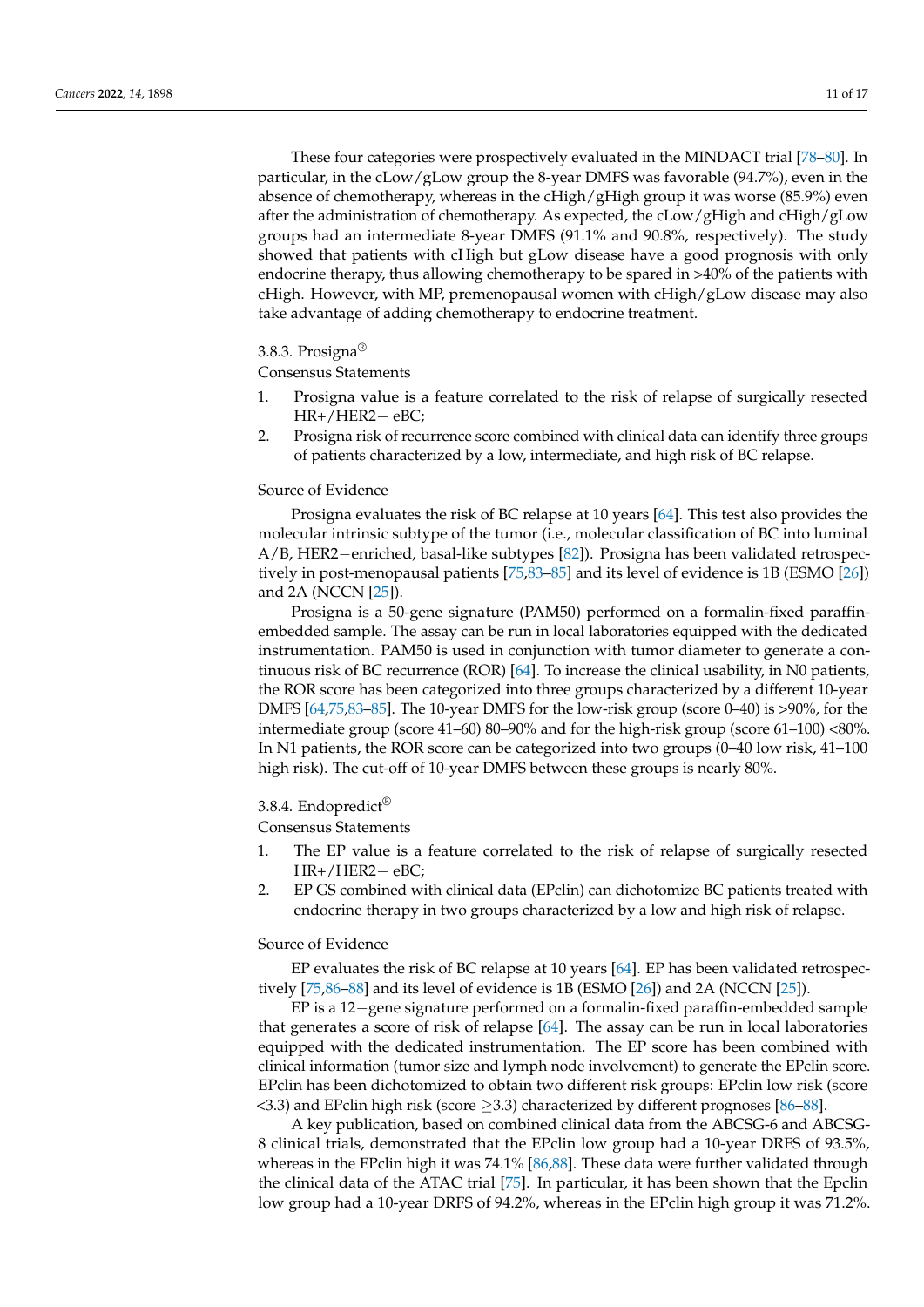Notably, both the ABCSG6/8 and ATAC trials were composed of patients treated with only endocrine therapy.

#### **4. Conclusions**

The IRIDE working group identified an updated list of relapse risk factors for HR+/ HER2− eBC (Table [2\)](#page-11-0). The accurate identification and reporting of these features is of pivotal importance in clinical practice, in order to personalize adjuvant treatment intensity. Although each of these factors could modulate the overall risk of relapse, to date a prediction tool that includes and weights each of them is still lacking. However, it appears reasonable to use the identified features to tailor the adjuvant therapy. A possible useful implication of this work resides in a well-characterized list of prognostic items that could represent an essential information list to include in daily clinical practice and clinical trials.

<span id="page-11-0"></span>**Table 2.** Synoptic table of risk factors for disease relapse.

| Factor                                                               | <b>High Risk</b>                   | <b>Low Risk</b>                                 |
|----------------------------------------------------------------------|------------------------------------|-------------------------------------------------|
| Grade                                                                | 3                                  |                                                 |
| Histotype                                                            | n/a                                | Pure tubular, pure<br>mucinous, pure cribriform |
| Tumor size                                                           | T3/4                               | Т1                                              |
| Nodal status                                                         | N2/N3                              | N <sub>0</sub>                                  |
| Ki-67                                                                | $>30\%$                            | $< 20\%$                                        |
| Expression level of hormonal receptors<br>(ER, PgR)                  | $ER < 10\%$ and/or PgR<br>$< 20\%$ | n/a                                             |
| Residual cancer burden                                               | RCB-III                            | $RCB-0$                                         |
| Genomic signature (Oncotype DX,<br>MammaPrint®, EndoPredict®, PAM50) | High-risk class                    | Low-risk class                                  |

n/a: not available, RCB: residual cancer burden.

For most of the risk factors considered relevant in our analysis, there was a high agreement rate (Figure [1\)](#page-3-0). Conversely, the agreement for the non-relevant features was generally low, underlying a substantial inconsistency of scientific literature. However, although ctDNA was considered only moderately relevant, a growing prognostic role for this factor might be expected in the near future.

Our comprehensive work produced by an expert consensus represents a pragmatic reference to help clinicians better stratify eBC patients for tailored adjuvant treatments.

**Author Contributions:** Conceptualization: M.G., G.G., A.B., G.B. (Giulia Buzzatti), C.D.A., L.G., C.M. (Chiara Molinelli), L.D.M., S.D.P., V.G., P.M., F.P. (Fabio Puglisi); methodology, M.G., G.G., A.B., G.B. (Giulia Buzzatti), C.D.A., L.G., C.M. (Chiara Molinelli), L.D.M., S.D.P., V.G., P.M., F.P. (Fabio Puglisi); Validation: all authors: M.G., G.G., A.B., G.B. (Giulia Buzzatti), C.D.A., L.G., C.M. (Chiara Molinelli), V.A., G.B. (Giampaolo Bianchini), L.B., G.C., M.D.L., A.F. (Alessandra Fabi), A.F. (Antonio Frassoldati), A.G., C.M. (Caterina Marchiò), F.P. (Francesco Perrone), G.V., C.Z., A.Z., L.D.M., S.D.P., V.G., P.M., F.P. (Fabio Puglisi); Supervision: L.D.M., S.D.P., V.G., P.M., F.P. (Fabio Puglisi); Investigation and resources: M.G., G.G., A.B., G.B. (Giulia Buzzatti), C.D.A., L.G., C.M. (Chiara Molinelli), L.D.M., S.D.P., V.G., P.M., F.P. (Fabio Puglisi); Writing—Original draft preparation: M.G., G.G.; Writing—Review and editing: all authors; Visualization: all authors: M.G., G.G., A.B., G.B. (Giulia Buzzatti), C.D.A., L.G., C.M. (Chiara Molinelli), V.A., G.B. (Giampaolo Bianchini), L.B., G.C., M.D.L., A.F. (Alessandra Fabi), A.F. (Antonio Frassoldati), A.G., C.M. (Caterina Marchiò), F.P. (Francesco Perrone), G.V., C.Z., A.Z., L.D.M., S.D.P., V.G., P.M., F.P. (Fabio Puglisi); Supervision: L.D.M., S.D.P., V.G., P.M., F.P. (Fabio Puglisi); Project administration: L.D.M., S.D.P., V.G., P.M., F.P. (Fabio Puglisi). All authors, M.G., G.G., A.B., G.B. (Giulia Buzzatti), C.D.A., L.G., C.M. (Chiara Molinelli), V.A., G.B. (Giampaolo Bianchini), L.B., G.C., M.D.L., A.F. (Alessandra Fabi), A.F. (Antonio Frassoldati), A.G., C.M. (Caterina Marchiò), F.P. (Francesco Perrone), G.V., C.Z., A.Z., L.D.M., S.D.P., V.G., P.M., F.P. (Fabio Puglisi), All authors have read and agreed to the published version of the manuscript.

**Funding:** The consensus and eDelphi process were supported by an unconditioning contribution from Eli Lilly Italia S.p.A.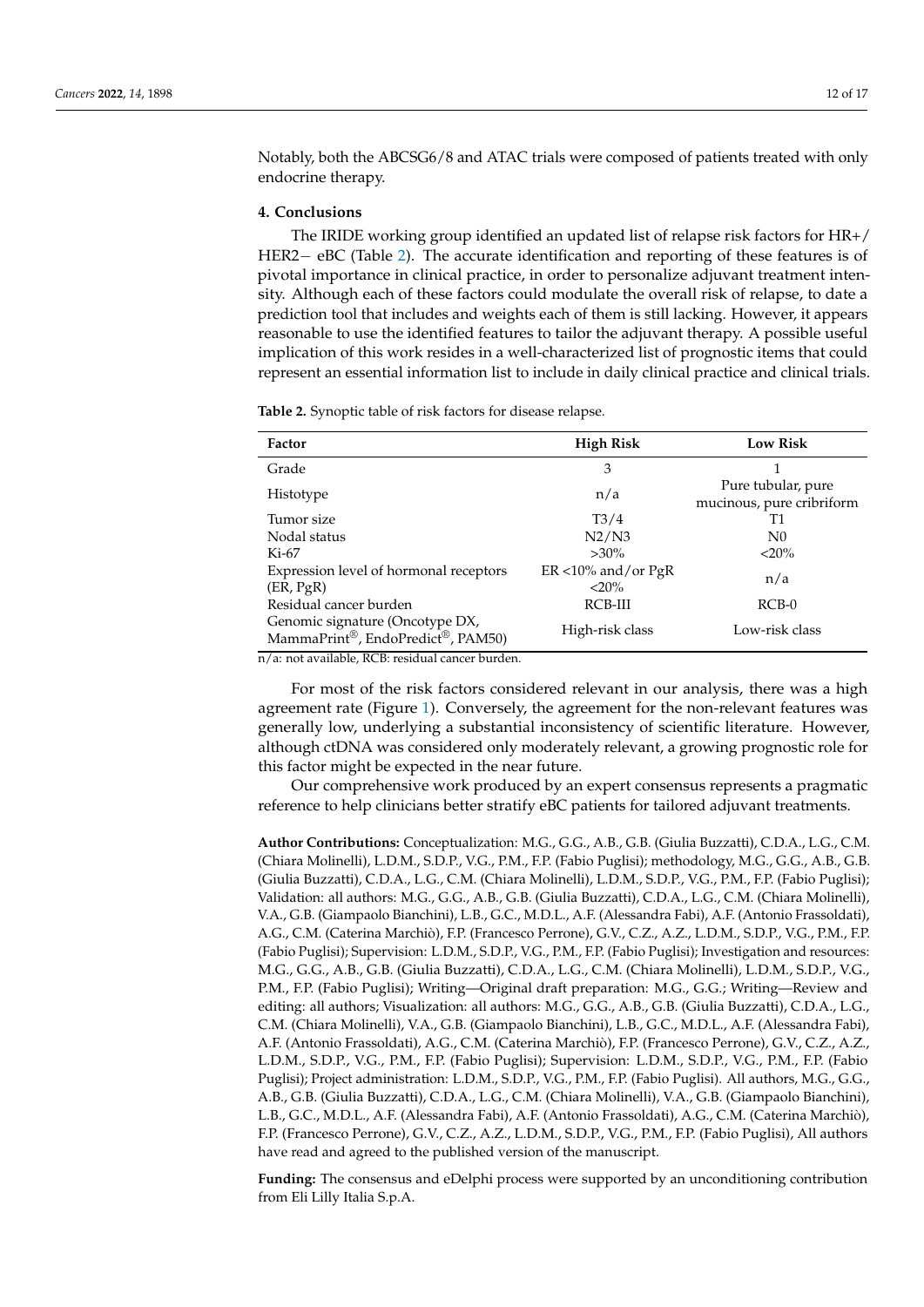**Conflicts of Interest:** L. Del Mastro received personal fees from Roche, Novartis, Pfizer, MSD, Eli Lilly, Eisai, Seagen, Gilead, Daiichi Sannkyo, Exact sciences, Pierre Fabre, Astrazeneca; S. De Placido received personal fees (participation on advisory board and/or speakers bureau) from Novartis, Roche, Celgene, AstraZeneca, Pfizer, Lilly, Eisai, Seagen, Daiichi Sankyo, Clovis, GSK, MSD; V. Guarneri received personal fees from EliLilly, Novartis, Roche, MSD, GSK, Gilead for speaker's bureau and/or advisory board, outside the submitted work; P. Marchetti received grant to his Institution from Roche, MSD, BMS Astra Zeneca, Boehringer Ingelheim, Novartis, Pfizer. Personal fee: Roche, MSD, BMS, Lilly, Novartis, Pfizer; F. Puglisi declares receipt of grants/research supports from Astrazeneca, Eisai, Roche and receipt of honoraria or consultation fees: Amgen, Astrazeneca, Daichii Sankyo, Celgene, Eisai, Eli Lilly, Gilead, GSK, Ipsen, MSD, Novartis, Pierre-Fabre, Pfizer, Roche, Seagen, Takeda, Viatris; A. Botticelli has nothing to declare; G. Buzzatti declares receipt of honoraria from Pfizer, Lilly, Novartis; C. Molinelli received honoraria from Novartis and Lilly; G. Bianchini declares consultancy/honorarium from Roche, Pfizer, AstraZeneca, Lilly, Novartis, Neopharm Israel, Amgen, MSD, Chugai, Sanofi, Daiichi Sankyo, EISAI, Gilead, Seagen, Exact Science, Gilead, Seagen; V. Adamo during the past three years received honoraria for consultant roles and/or partecipation to advisory board and/or meeting by Amgen, Astra Zeneca, BMS, Lilly, MSD, Novartis, Pfizer, Roche, Sandoz, Sanofi, Sevier, Takeda, outside the submitted work; L. Biganzoli received personal financial interests (honoraria, consulting or advisory role) from AstraZeneca, Daiichi-Sankyo, Eisai, Exaxt Sciences, Genomic Health, Gilead, Lilly, Novartis, Pfizer, Pierre Fabre, Roche, Sanofi, Seattle Genetics. Research Funding: Celgene, Genomic Health, Novartis; G. Curigliano declares consultancy from BMS, Roche, Pfizer, Novartis, Lilly, Seagen, Exact Sciences, Astra Zeneca, Daichii Sankyo; M. De Laurentiis declares consulting Fees (e.g., advisory boards) from Roche; Novartis; Eli Lilly; Pierre Fabre; Astra Zeneca; MSD; Seagen; Gilead; Daiichi-Sankyo; Pfizer; Exact Science; Fees For Non-Cme Services and received directly from commercial interest or their agents (e.g., Speakers' Bureaus) from Roche; Novartis; Eli Lilly; Pierre Fabre; Astra Zeneca; Msd; Daiichi-Sankyo, Exact Science; Gilead; Ipsen; Pfizer; Seagen; Takeda, Sanofi-Genzyme; A. Fabi declares receipt of grants/research supports: Roche, Lilly, Novartis, Astra Zeneca, Dompè Biotech, Eisai, Novartis, Astra Zeneca Pfizer, MSD; A. Frassoldati grants for advisory boards, lectures or congress participation from Novartis, Astrazeneca, Roche, Eli-Lilly, Pfizer, Daichii, Seagen - None related to the topics of the paper; A. Gennari has nothing to declare outside of the submitted work; C. Marchiò received personal consultancy fees from Roche, Bayer, Astrazeneca, Daiichi Sankyo, MSD Oncology; F. Perrone received honoraria from Incyte, GSK, Ipsen, Astellas, Astra Zeneca, Roche, BMS, Bayer, Clovis, Pierre Fabre and institutional grants for research activity from Roche, Astra Zeneca, Pfizer, MSD, Bayer, INcyte Taiho, Janssen, Exelixis, Aileron, Daiichi Sankyo; G. Viale received grants/research supports from Roche/Genentech, Ventana Medical Systems, Dako/Agilent Technologies; Receipt of honoraria or consultation fees: Ventana, Dako/Agilent, Roche, MSD Oncology, AstraZeneca, Daiichi Sankyo, Pfizer, Eli Lilly; C. Zamagni received fees for advisory board and travel accomodations from Roche, Novartis, Pfizer, PharmaMar, Tesaro and Celgene; Advisory boards from Eisai, AstraZeneca, Amgen, Lilly, QuintilesIMS; L. Gerratana received personal fees from Eli Lilly and Novartis, all outside the submitted work; A. Zambelli has nothing to declare; M. Garutti received personal consultancy fees from Novartis, Eli Lilly, Pierre-Fabre, all outside the submitted work; C. De Angelis has received personal fees (as consultant and/or speaker bureau) from Roche, Eli Lilly, GSK, Novartis, Pfizer and AstraZeneca, unrelated to the current work; G. Griguolo received personal fees from EliLilly, Novartis, all outside the submitted work.

# **References**

- <span id="page-12-0"></span>1. Sung, H.; Ferlay, J.; Siegel, R.L.; Laversanne, M.; Soerjomataram, I.; Jemal, A.; Bray, F. Global Cancer Statistics 2020: GLOBOCAN Estimates of Incidence and Mortality Worldwide for 36 Cancers in 185 Countries. *CA Cancer J. Clin.* **2021**, *71*, 209–249. [\[CrossRef\]](http://doi.org/10.3322/caac.21660) [\[PubMed\]](http://www.ncbi.nlm.nih.gov/pubmed/33538338)
- <span id="page-12-1"></span>2. Harbeck, N.; Penault-Llorca, F.; Cortes, J.; Gnant, M.; Houssami, N.; Poortmans, P.; Ruddy, K.; Tsang, J.; Cardoso, F. Breast cancer. *Nat. Rev. Dis. Prim.* **2019**, *5*, 66. [\[CrossRef\]](http://doi.org/10.1038/s41572-019-0111-2) [\[PubMed\]](http://www.ncbi.nlm.nih.gov/pubmed/31548545)
- <span id="page-12-2"></span>3. Bradley, R.; Burrett, J.; Clarke, M.; Davies, C.; Duane, F.; Evans, V.; Gettins, L.; Godwin, J.; Gray, R.; Liu, H.; et al. Aromatase inhibitors versus tamoxifen in early breast cancer: Patient-level meta-analysis of the randomised trials. *Lancet* **2015**, *386*, 1341–1352. [\[CrossRef\]](http://doi.org/10.1016/S0140-6736(15)61074-1)
- 4. Gray, R.; Bradley, R.; Braybrooke, J.; Liu, Z.; Peto, R.; Davies, L.; Dodwell, D.; McGale, P.; Pan, H.; Taylor, C.; et al. Increasing the dose intensity of chemotherapy by more frequent administration or sequential scheduling: A patient-level meta-analysis of 37,298 women with early breast cancer in 26 randomised trials. *Lancet* **2019**, *393*, 1440–1452. [\[CrossRef\]](http://doi.org/10.1016/S0140-6736(18)33137-4)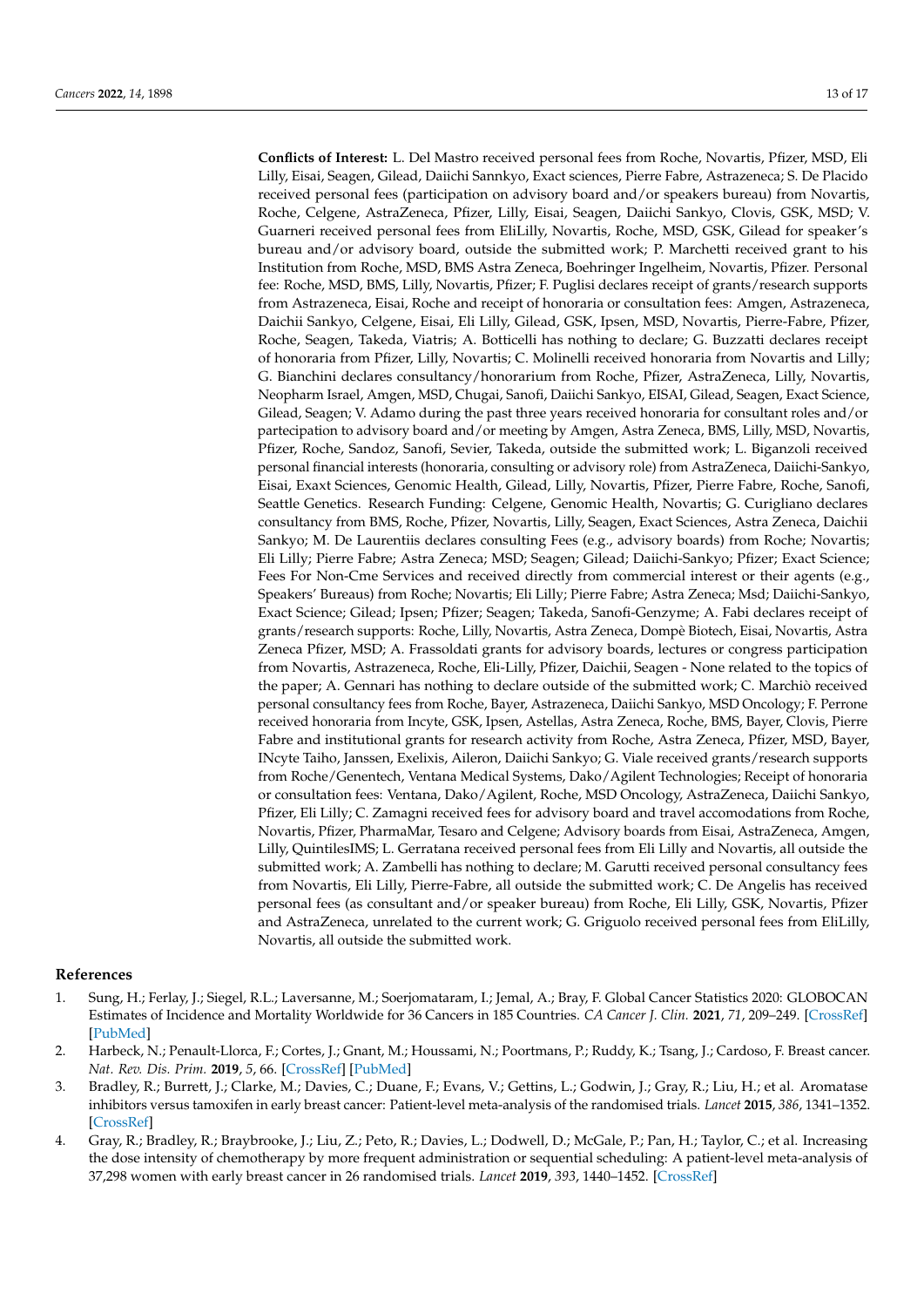- 5. Early Breast Cancer Trialists' Collaborative Group (EBCTCG); Peto, R.; Davies, C.; Godwin, J.; Gray, R.; Pan, H.C.; Clarke, M.; Cutter, D.; Darby, S.; McGale, P.; et al. Comparisons between different polychemotherapy regimens for early breast cancer: Meta-analyses of long-term outcome among 100,000 women in 123 randomised trials. *Lancet* **2012**, *379*, 432–444. [\[CrossRef\]](http://doi.org/10.1016/S0140-6736(11)61625-5) [\[PubMed\]](http://www.ncbi.nlm.nih.gov/pubmed/22152853)
- <span id="page-13-0"></span>6. Francis, P.A.; Pagani, O.; Fleming, G.F.; Walley, B.A.; Colleoni, M.; Láng, I.; Gómez, H.L.; Tondini, C.; Ciruelos, E.; Burstein, H.J.; et al. Tailoring Adjuvant Endocrine Therapy for Premenopausal Breast Cancer. *N. Engl. J. Med.* **2018**, *379*, 122–137. [\[CrossRef\]](http://doi.org/10.1056/NEJMoa1803164) [\[PubMed\]](http://www.ncbi.nlm.nih.gov/pubmed/29863451)
- <span id="page-13-1"></span>7. Tutt, A.N.J.; Garber, J.E.; Kaufman, B.; Viale, G.; Fumagalli, D.; Rastogi, P.; Gelber, R.D.; de Azambuja, E.; Fielding, A.; Balmaña, J.; et al. Adjuvant Olaparib for Patients with BRCA1- or BRCA2−Mutated Breast Cancer. *N. Engl. J. Med.* **2021**, *384*, 2394–2405. [\[CrossRef\]](http://doi.org/10.1056/NEJMoa2105215)
- <span id="page-13-2"></span>8. Johnston, S.R.D.; Harbeck, N.; Hegg, R.; Toi, M.; Martin, M.; Shao, Z.M.; Zhang, Q.Y.; Rodriguez, J.L.M.; Campone, M.; Hamilton, E.; et al. Abemaciclib combined with endocrine therapy for the adjuvant treatment of HR1, HER22, node-positive, high-risk, early breast cancer (monarchE). *J. Clin. Oncol.* **2020**, *38*, 3987–3998. [\[CrossRef\]](http://doi.org/10.1200/JCO.20.02514)
- <span id="page-13-3"></span>9. Lambertini, M.; Blondeaux, E.; Perrone, F.; Del Mastro, L. Improving Adjuvant Endocrine Treatment Tailoring in Premenopausal Women With Hormone Receptor-Positive Breast Cancer. *J. Clin. Oncol.* **2020**, *38*, 1258–1267. [\[CrossRef\]](http://doi.org/10.1200/JCO.19.02242)
- 10. Viale, G.; Regan, M.M.; Dell'Orto, P.; Mastropasqua, M.G.; Maiorano, E.; Rasmussen, B.B.; MacGrogan, G.; Forbes, J.F.; Paridaens, R.J.; Colleoni, M.; et al. Which patients benefit most from adjuvant aromatase inhibitors? Results using a composite measure of prognostic risk in the BIG 1-98 randomized trial. *Ann. Oncol. Off. J. Eur. Soc. Med. Oncol.* **2011**, *22*, 2201–2207. [\[CrossRef\]](http://doi.org/10.1093/annonc/mdq738)
- <span id="page-13-4"></span>11. Puglisi, F.; Gerratana, L.; Lambertini, M.; Ceppi, M.; Boni, L.; Montemurro, F.; Russo, S.; Bighin, C.; De Laurentiis, M.; Giuliano, M.; et al. Composite risk and benefit from adjuvant dose-dense chemotherapy in hormone receptor-positive breast cancer. *NPJ Breast Cancer* **2021**, *7*, 82. [\[CrossRef\]](http://doi.org/10.1038/s41523-021-00286-w) [\[PubMed\]](http://www.ncbi.nlm.nih.gov/pubmed/34183674)
- <span id="page-13-5"></span>12. Fitch, K.; Bernstein, S.J.; Burnand, B.; Aguilar, M.D.; LaCalle, J.R.; Lázaro, P.; van het Loo, M.; McDonnell, J.; Vader, J.P.; Kahan, J.P. *RAND/UCLA Appropriateness Method User's Manual*; RAND Corporation: Santa Monica, CA, USA, 2001; ISBN 0-8330-2918-5.
- <span id="page-13-6"></span>13. Elston, C.W.; Ellis, I.O.; Parham, D.M. Method for grading breast cancer. *J. Clin. Pathol.* **1993**, *46*, 189–190. [\[CrossRef\]](http://doi.org/10.1136/jcp.46.2.189-b) [\[PubMed\]](http://www.ncbi.nlm.nih.gov/pubmed/8459046)
- 14. Galea, M.H.; Blamey, R.W.; Elston, C.E.; Ellis, I.O. The Nottingham prognostic index in primary breast cancer. *Breast Cancer Res. Treat.* **1992**, *22*, 207–219. [\[CrossRef\]](http://doi.org/10.1007/BF01840834) [\[PubMed\]](http://www.ncbi.nlm.nih.gov/pubmed/1391987)
- 15. Elston, C.W.; Ellis, I.O. pathological prognostic factors in breast cancer. I. The value of histological grade in breast cancer: Experience from a large study with long-term follow-up. *Histopathology* **1991**, *19*, 403–410. [\[CrossRef\]](http://doi.org/10.1111/j.1365-2559.1991.tb00229.x) [\[PubMed\]](http://www.ncbi.nlm.nih.gov/pubmed/1757079)
- <span id="page-13-11"></span>16. Pan, H.; Gray, R.; Braybrooke, J.; Davies, C.; Taylor, C.; McGale, P.; Peto, R.; Pritchard, K.I.; Bergh, J.; Dowsett, M.; et al. 20-Year Risks of Breast-Cancer Recurrence after Stopping Endocrine Therapy at 5 Years. *N. Engl. J. Med.* **2017**, *377*, 1836–1846. [\[CrossRef\]](http://doi.org/10.1056/NEJMoa1701830) [\[PubMed\]](http://www.ncbi.nlm.nih.gov/pubmed/29117498)
- <span id="page-13-8"></span>17. Giuliano, A.E.; Connolly, J.L.; Edge, S.B.; Mittendorf, E.A.; Rugo, H.S.; Solin, L.J.; Weaver, D.L.; Winchester, D.J.; Hortobagyi, G.N. Breast Cancer-Major changes in the American Joint Committee on Cancer eighth edition cancer staging manual. *CA Cancer J. Clin.* **2017**, *67*, 290–303. [\[CrossRef\]](http://doi.org/10.3322/caac.21393)
- <span id="page-13-12"></span>18. Chavez-MacGregor, M.; Mittendorf, E.A.; Clarke, C.A.; Lichtensztajn, D.Y.; Hunt, K.K.; Giordano, S.H. Incorporating Tumor Characteristics to the American Joint Committee on Cancer Breast Cancer Staging System. *Oncologist* **2017**, *22*, 1292–1300. [\[CrossRef\]](http://doi.org/10.1634/theoncologist.2017-0116)
- 19. Schwartz, A.M.; Henson, D.E.; Chen, D.; Rajamarthandan, S. Histologic grade remains a prognostic factor for breast cancer regardless of the number of positive lymph nodes and tumor size: A study of 161 708 cases of breast cancer from the SEER program. *Arch. Pathol. Lab. Med.* **2014**, *138*, 1048–1052. [\[CrossRef\]](http://doi.org/10.5858/arpa.2013-0435-OA)
- <span id="page-13-7"></span>20. Mauriac, L.; Keshaviah, A.; Debled, M.; Mouridsen, H.; Forbes, J.F.; Thürlimann, B.; Paridaens, R.; Monnier, A.; Láng, I.; Wardley, A.; et al. Predictors of early relapse in postmenopausal women with hormone receptor-positive breast cancer in the BIG 1-98 trial. *Ann. Oncol.* **2007**, *18*, 859–867. [\[CrossRef\]](http://doi.org/10.1093/annonc/mdm001)
- <span id="page-13-9"></span>21. Frierson, H.F.; Wolber, R.A.; Berean, K.W.; Franquemont, D.W.; Gaffey, M.J.; Boyd, J.C.; Wilbur, D.C. Interobserver reproducibility of the Nottingham modification of the bloom and Richardson histologic grading scheme for infiltrating ductal carcinoma. *Am. J. Clin. Pathol.* **1995**, *103*, 195–198. [\[CrossRef\]](http://doi.org/10.1093/ajcp/103.2.195)
- <span id="page-13-10"></span>22. Sotiriou, C.; Wirapati, P.; Loi, S.; Harris, A.; Fox, S.; Smeds, J.; Nordgren, H.; Farmer, P.; Praz, V.; Haibe-Kains, B.; et al. Gene Expression Profiling in Breast Cancer: Understanding the Molecular Basis of Histologic Grade To Improve Prognosis. *J. Natl. Cancer Inst.* **2006**, *98*, 262–272. [\[CrossRef\]](http://doi.org/10.1093/jnci/djj052) [\[PubMed\]](http://www.ncbi.nlm.nih.gov/pubmed/16478745)
- <span id="page-13-13"></span>23. Weiss, A.; King, T.A.; Hunt, K.K.; Mittendorf, E.A. Incorporating Biologic Factors into the American Joint Committee on Cancer Breast Cancer Staging System: Review of the Supporting Evidence. *Surg. Clin. N. Am.* **2018**, *98*, 687–702. [\[CrossRef\]](http://doi.org/10.1016/j.suc.2018.03.005) [\[PubMed\]](http://www.ncbi.nlm.nih.gov/pubmed/30005768)
- <span id="page-13-14"></span>24. Mittendorf, E.A.; Bartlett, J.M.S.; Lichtensztajn, D.L.; Chandarlapaty, S. Incorporating Biology Into Breast Cancer Staging: American Joint Committee on Cancer, Eighth Edition, Revisions and Beyond. *Am. Soc. Clin. Oncol. Educ. B* **2018**, *38*, 38–46. [\[CrossRef\]](http://doi.org/10.1200/EDBK_200981) [\[PubMed\]](http://www.ncbi.nlm.nih.gov/pubmed/30231409)
- <span id="page-13-15"></span>25. Abraham, J.; Aft, R.; Agnese, D.; Allison, K.H.; Anderson, B.; Blair, S.L.; Burstein, H.J.; Chew, H.; Dang, C.; Elias, A.D.; et al. *NCCN Guidelines Version 8.2021 Breast Cancer NCCN Guidelines*; NCCN: Plymouth Meeting, PA, USA, 2021.
- <span id="page-13-16"></span>26. Cardoso, F.; Kyriakides, S.; Ohno, S.; Penault-Llorca, F.; Poortmans, P.; Rubio, I.T.; Zackrisson, S.; Senkus, E. Early breast cancer: ESMO Clinical Practice Guidelines for diagnosis, treatment and follow-up. *Ann. Oncol.* **2019**, *30*, 1194–1220. [\[CrossRef\]](http://doi.org/10.1093/annonc/mdz173)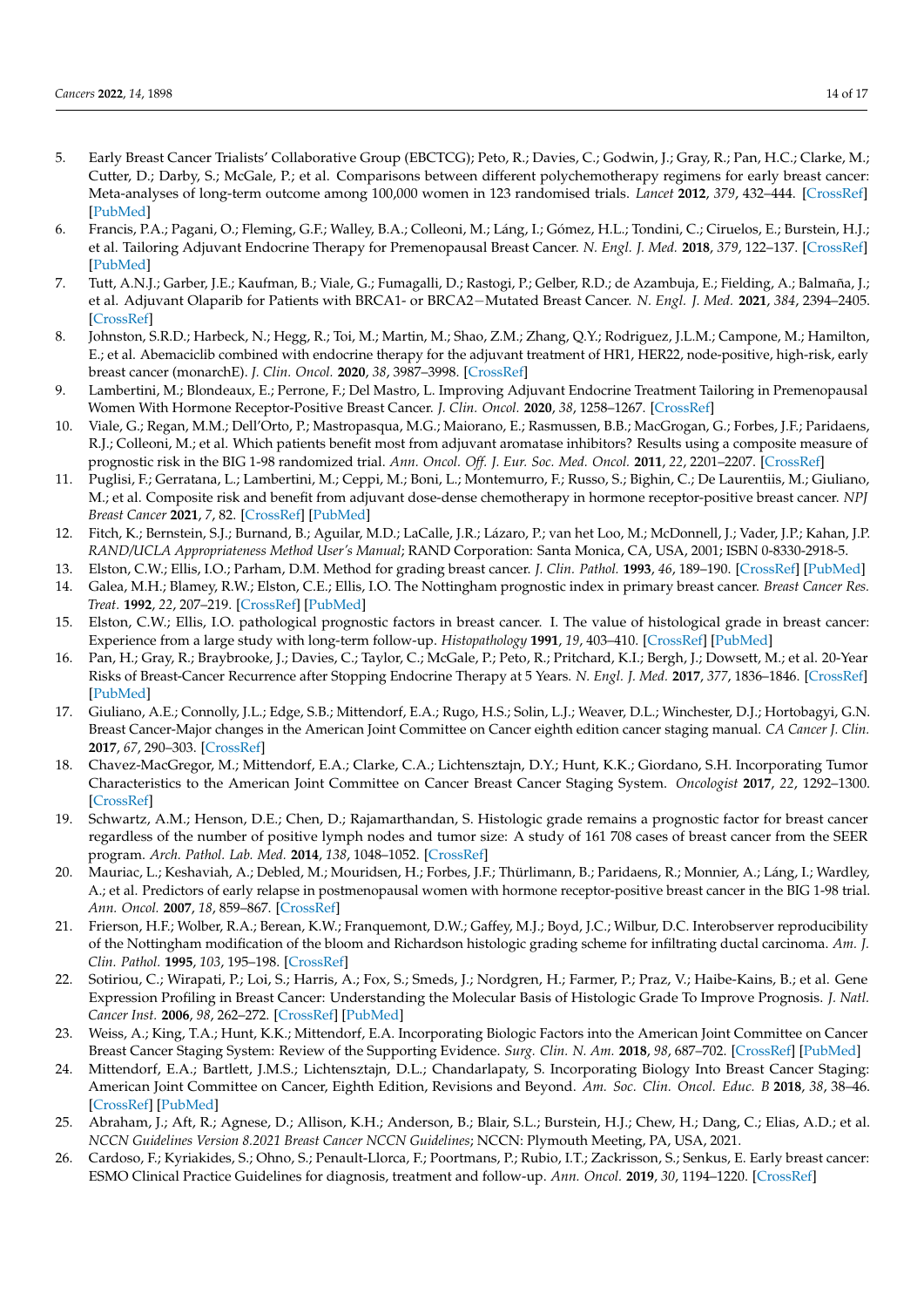- <span id="page-14-0"></span>27. Fitzgibbons, P.L.; Page, D.L.; Weaver, D.; Thor, A.D.; Craig Allred, D.; Clark, G.M.; Ruby, S.G.; O'Malley, F.; Simpson, J.F.; Connolly, J.L.; et al. Prognostic factors in breast cancer. *Arch. Pathol. Lab. Med.* **2000**, *124*, 966–978. [\[CrossRef\]](http://doi.org/10.5858/2000-124-0966-PFIBC)
- <span id="page-14-1"></span>28. Tan, P.H.; Ellis, I.; Allison, K.; Brogi, E.; Fox, S.B.; Lakhani, S.; Lazar, A.J.; Morris, E.A.; Sahin, A.; Salgado, R.; et al. The 2019 World Health Organization classification of tumours of the breast. *Histopathology* **2020**, *77*, 181–185. [\[CrossRef\]](http://doi.org/10.1111/his.14091)
- <span id="page-14-2"></span>29. Limaiem, F.; Mlika, M. *Cancer, Tubular Breast Carcinoma*; StatPearls Publishing: Treasure Island, FL, USA, 2019.
- <span id="page-14-3"></span>30. Rakha, E.A.; Lee, A.H.S.; Evans, A.J.; Menon, S.; Assad, N.Y.; Hodi, Z.; Macmillan, D.; Blamey, R.W.; Ellis, I.O. Tubular carcinoma of the breast: Further evidence to support its excellent prognosis. *J. Clin. Oncol.* **2010**, *28*, 99–104. [\[CrossRef\]](http://doi.org/10.1200/JCO.2009.23.5051)
- <span id="page-14-4"></span>31. Javid, S.H.; Smith, B.L.; Mayer, E.; Bellon, J.; Murphy, C.D.; Lipsitz, S.; Golshan, M. Tubular carcinoma of the breast: Results of a large contemporary series. *Am. J. Surg.* **2009**, *197*, 674–677. [\[CrossRef\]](http://doi.org/10.1016/j.amjsurg.2008.05.005)
- <span id="page-14-5"></span>32. Günhan-Bilgen, I.; Oktay, A. Tubular carcinoma of the breast: Mammographic, sonographic, clinical and pathologic findings. *Eur. J. Radiol.* **2007**, *61*, 158–162. [\[CrossRef\]](http://doi.org/10.1016/j.ejrad.2006.08.021)
- <span id="page-14-6"></span>33. Limaiem, F.; Ahmad, F. *Cancer, Mucinous Breast Carcinoma*; StatPearls Publishing: Treasure Island, FL, USA, 2019.
- <span id="page-14-7"></span>34. Weigelt, B.; Horlings, H.M.; Kreike, B.; Hayes, M.M.; Hauptmann, M.; Wessels, L.F.A.; De Jong, D.; Van De Vijver, M.J.; Van't Veer, L.J.; Peterse, J.L. Refinement of breast cancer classification by molecular characterization of histological special types. *J. Pathol.* **2008**, *216*, 141–150. [\[CrossRef\]](http://doi.org/10.1002/path.2407)
- <span id="page-14-8"></span>35. Di Saverio, S.; Gutierrez, J.; Avisar, E. A retrospective review with long term follow up of 11,400 cases of pure mucinous breast carcinoma. *Breast Cancer Res. Treat.* **2008**, *111*, 541–547. [\[CrossRef\]](http://doi.org/10.1007/s10549-007-9809-z) [\[PubMed\]](http://www.ncbi.nlm.nih.gov/pubmed/18026874)
- <span id="page-14-9"></span>36. Toikkanen, S.; Kujari, H. Pure and mixed mucinous carcinomas of the breast: A clinicopathologic analysis of 61 cases with long-term follow-up. *Hum. Pathol.* **1989**, *20*, 758–764. [\[CrossRef\]](http://doi.org/10.1016/0046-8177(89)90069-5)
- <span id="page-14-10"></span>37. Komenaka, I.K.; El-Tamer, M.B.; Troxel, A.; Hamele-Bena, D.; Joseph, K.A.; Horowitz, E.; Ditkoff, B.A.; Schnabel, F.R. Pure mucinous carcinoma of the breast. *Am. J. Surg.* **2004**, *187*, 528–532. [\[CrossRef\]](http://doi.org/10.1016/j.amjsurg.2003.12.039) [\[PubMed\]](http://www.ncbi.nlm.nih.gov/pubmed/15041505)
- <span id="page-14-11"></span>38. Branca, G.; Ieni, A.; Barresi, V.; Tuccari, G.; Caruso, R.A. An updated review of cribriform carcinomas with emphasis on histopathological diagnosis and prognostic significance. *Oncol. Rev.* **2017**, *11*, 317. [\[CrossRef\]](http://doi.org/10.4081/oncol.2017.317)
- <span id="page-14-12"></span>39. Abe, O.; Abe, R.; Enomoto, K.; Kikuchi, K.; Koyama, H.; Masuda, H.; Nomura, Y.; Ohashi, Y.; Sakai, K.; Sugimachi, K.; et al. Relevance of breast cancer hormone receptors and other factors to the efficacy of adjuvant tamoxifen: Patient-level meta-analysis of randomised trials. *Lancet* **2011**, *378*, 771–784. [\[CrossRef\]](http://doi.org/10.1016/S0140-6736(11)60993-8)
- <span id="page-14-14"></span>40. Tanioka, M.; Shimizu, C.; Yonemori, K.; Yoshimura, K.; Tamura, K.; Kouno, T.; Ando, M.; Katsumata, N.; Tsuda, H.; Kinoshita, T.; et al. Predictors of recurrence in breast cancer patients with a pathologic complete response after neoadjuvant chemotherapy. *Br. J. Cancer* **2010**, *103*, 297–302. [\[CrossRef\]](http://doi.org/10.1038/sj.bjc.6605769)
- 41. Truong, P.T.; Berthelet, E.; Lee, J.; Kader, H.A.; Olivotto, I.A. The prognostic significance of the percentage of positive/dissected axillary lymph nodes in breast cancer recurrence and survival in patients with one to three positive axillary lymph nodes. *Cancer* **2005**, *103*, 2006–2014. [\[CrossRef\]](http://doi.org/10.1002/cncr.20969)
- 42. Wallgren, A.; Bonetti, M.; Gelber, R.D.; Goldhirsch, A.; Castiglione-Gertsch, M.; Holmberg, S.B.; Lindtner, J.; Thürlimann, B.; Fey, M.; Werner, I.D.; et al. Risk factors for locoregional recurrence among breast cancer patients: Results from International Breast Cancer Study Group Trials I through VII. *J. Clin. Oncol.* **2003**, *21*, 1205–1213. [\[CrossRef\]](http://doi.org/10.1200/JCO.2003.03.130)
- 43. Sestak, I.; Dowsett, M.; Zabaglo, L.; Lopez-Knowles, E.; Ferree, S.; Cowens, J.W.; Cuzick, J. Factors predicting late recurrence for estrogen receptor-positive breast cancer. *J. Natl. Cancer Inst.* **2013**, *105*, 1504–1511. [\[CrossRef\]](http://doi.org/10.1093/jnci/djt244)
- <span id="page-14-13"></span>44. Gómez-Acebo, I.; Dierssen-Sotos, T.; Palazuelos-Calderón, C.; Pérez-Gómez, B.; Amiano, P.; Guevara, M.; Molina, A.J.; Domingo, L.; Fernández-Ortiz, M.; Moreno, V.; et al. Tumour characteristics and survivorship in a cohort of breast cancer: The MCC-Spain study. *Breast Cancer Res. Treat.* **2020**, *181*, 667–678. [\[CrossRef\]](http://doi.org/10.1007/s10549-020-05600-x)
- <span id="page-14-15"></span>45. Kennecke, H.; McArthur, H.; Olivotto, I.A.; Speers, C.; Bajdik, C.; Chia, S.K.; Ellard, S.; Norris, B.; Hayes, M.; Barnett, J.; et al. Risk of early recurrence among postmenopausal women with estrogen receptor-positive early breast cancer treated with adjuvant tamoxifen. *Cancer* **2008**, *112*, 1437–1444. [\[CrossRef\]](http://doi.org/10.1002/cncr.23320) [\[PubMed\]](http://www.ncbi.nlm.nih.gov/pubmed/18286526)
- <span id="page-14-16"></span>46. Davey, M.G.; Hynes, S.O.; Kerin, M.J.; Miller, N.; Lowery, A.J. Ki-67 as a prognostic biomarker in invasive breast cancer. *Cancers* **2021**, *13*, 4455. [\[CrossRef\]](http://doi.org/10.3390/cancers13174455) [\[PubMed\]](http://www.ncbi.nlm.nih.gov/pubmed/34503265)
- <span id="page-14-17"></span>47. Nielsen, T.O.; Leung, S.C.Y.; Rimm, D.L.; Dodson, A.; Acs, B.; Badve, S.; Denkert, C.; Ellis, M.J.; Fineberg, S.; Flowers, M.; et al. Assessment of Ki67 in Breast Cancer: Updated Recommendations From the International Ki67 in Breast Cancer Working Group. *J. Natl. Cancer Inst.* **2021**, *113*, 808–819. [\[CrossRef\]](http://doi.org/10.1093/jnci/djaa201) [\[PubMed\]](http://www.ncbi.nlm.nih.gov/pubmed/33369635)
- <span id="page-14-18"></span>48. De Azambuja, E.; Cardoso, F.; De Castro, G.; Colozza, M.; Mano, M.S.; Durbecq, V.; Sotiriou, C.; Larsimont, D.; Piccart-Gebhart, M.J.; Paesmans, M. Ki-67 as prognostic marker in early breast cancer: A meta-analysis of published studies involving 12 155 patients. *Br. J. Cancer* **2007**, *96*, 1504–1513. [\[CrossRef\]](http://doi.org/10.1038/sj.bjc.6603756) [\[PubMed\]](http://www.ncbi.nlm.nih.gov/pubmed/17453008)
- <span id="page-14-19"></span>49. Stuart-Harris, R.; Caldas, C.; Pinder, S.E.; Pharoah, P. Proliferation markers and survival in early breast cancer: A systematic review and meta-analysis of 85 studies in 32,825 patients. *Breast* **2008**, *17*, 323–334. [\[CrossRef\]](http://doi.org/10.1016/j.breast.2008.02.002) [\[PubMed\]](http://www.ncbi.nlm.nih.gov/pubmed/18455396)
- <span id="page-14-20"></span>50. Petrelli, F.; Viale, G.; Cabiddu, M.; Barni, S. Prognostic value of different cut-off levels of Ki-67 in breast cancer: A systematic review and meta-analysis of 64,196 patients. *Breast Cancer Res. Treat.* **2015**, *153*, 477–491. [\[CrossRef\]](http://doi.org/10.1007/s10549-015-3559-0)
- <span id="page-14-21"></span>51. Liu, Y.; Yin, W.; Yan, T.; Du, Y.; Shao, Z.; Lu, J. The clinical significance of ki-67 as a marker of prognostic value and chemosensitivity prediction in hormone-receptor-positive breast cancer: A meta-analysis of the published literature. *Curr. Med. Res. Opin.* **2013**, *29*, 1453–1461. [\[CrossRef\]](http://doi.org/10.1185/03007995.2013.833088)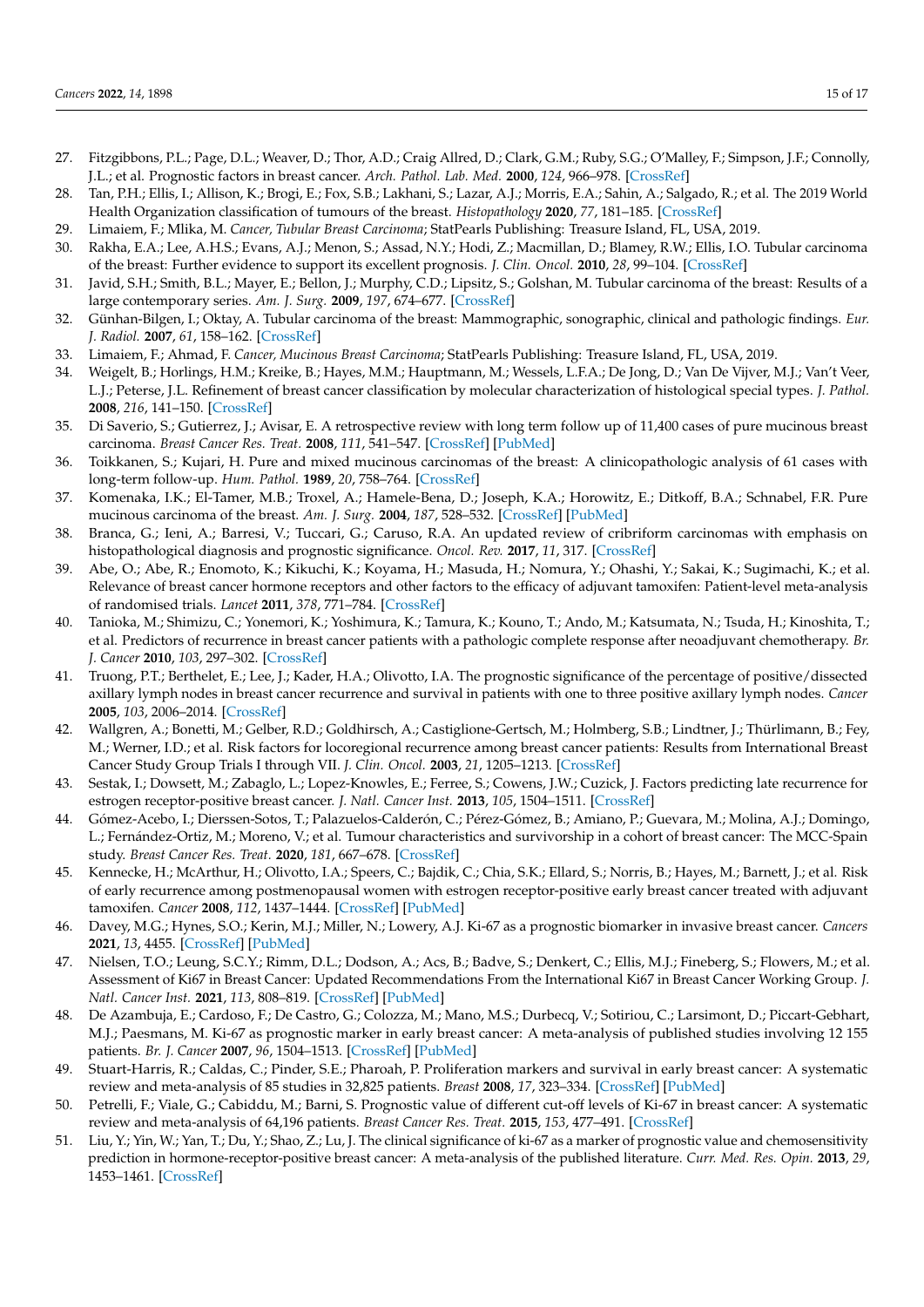- <span id="page-15-0"></span>52. Allison, K.H.; Hammond, M.E.H.; Dowsett, M.; McKernin, S.E.; Carey, L.A.; Fitzgibbons, P.L.; Hayes, D.F.; Lakhani, S.R.; Chavez-MacGregor, M.; Perlmutter, J.; et al. Estrogen and progesterone receptor testing in breast cancer: ASCO/CAP guideline update. *J. Clin. Oncol.* **2020**, *38*, 1346–1366. [\[CrossRef\]](http://doi.org/10.1200/JCO.19.02309)
- <span id="page-15-1"></span>53. Dieci, M.V.; Griguolo, G.; Bottosso, M.; Tsvetkova, V.; Giorgi, C.A.; Vernaci, G.; Michieletto, S.; Angelini, S.; Marchet, A.; Tasca, G.; et al. Impact of estrogen receptor levels on outcome in non-metastatic triple negative breast cancer patients treated with neoadjuvant/adjuvant chemotherapy. *npj Breast Cancer* **2021**, *7*, 101. [\[CrossRef\]](http://doi.org/10.1038/s41523-021-00308-7)
- <span id="page-15-2"></span>54. Elledge, R.M.; Green, S.; Pugh, R.; Allred, D.C.; Clark, G.M.; Hill, J.; Ravdin, P.; Martino, S.; Osborne, C.K. Estrogen receptor (ER) and progesterone receptor (PgR), by ligand- binding assay compared with ER, PgR and pS2, by immuno-histochemistry in predicting response to tamoxifen in metastatic breast cancer: A Southwest Oncology Group study. *Int. J. Cancer* **2000**, *86*, 111–117. [\[CrossRef\]](http://doi.org/10.1002/(SICI)1097-0215(20000320)89:2<111::AID-IJC2>3.0.CO;2-W)
- <span id="page-15-3"></span>55. Stendahl, M.; Rydén, L.; Nordenskjöld, B.; Jönsson, P.E.; Landberg, G.; Jirström, K. High progesterone receptor expression correlates to the effect of adjuvant tamoxifen in premenopausal breast cancer patients. *Clin. Cancer Res.* **2006**, *12*, 4614–4618. [\[CrossRef\]](http://doi.org/10.1158/1078-0432.CCR-06-0248) [\[PubMed\]](http://www.ncbi.nlm.nih.gov/pubmed/16899609)
- <span id="page-15-4"></span>56. Regan, M.M.; Viale, G.; Mastropasqua, M.G.; Maiorano, E.; Golouh, R.; Carbone, A.; Brown, B.; Suurküla, M.; Langman, G.; Mazzucchelli, L.; et al. Re-evaluating adjuvant breast cancer trials: Assessing hormone receptor status by immunohistochemical versus extraction assays. *J. Natl. Cancer Inst.* **2006**, *98*, 1571–1581. [\[CrossRef\]](http://doi.org/10.1093/jnci/djj415) [\[PubMed\]](http://www.ncbi.nlm.nih.gov/pubmed/17077359)
- <span id="page-15-5"></span>57. Viale, G.; Regan, M.M.; Maiorano, E.; Mastropasqua, M.G.; Dell'Orto, P.; Rasmussen, B.B.; Raffoul, J.; Neven, P.; Orosz, Z.; Braye, S.; et al. Prognostic and predictive value of centrally reviewed expression of estrogen and progesterone receptors in a randomized trial comparing letrozole and tamoxifen adjuvant therapy for postmenopausal early breast cancer: BIG 1-98. *J. Clin. Oncol.* **2007**, *25*, 3846–3852. [\[CrossRef\]](http://doi.org/10.1200/JCO.2007.11.9453) [\[PubMed\]](http://www.ncbi.nlm.nih.gov/pubmed/17679725)
- <span id="page-15-6"></span>58. Cortazar, P.; Zhang, L.; Untch, M.; Mehta, K.; Costantino, J.P.; Wolmark, N.; Bonnefoi, H.; Cameron, D.; Gianni, L.; Valagussa, P.; et al. Pathological complete response and long-term clinical benefit in breast cancer: The CTNeoBC pooled analysis. *Lancet* **2014**, *384*, 164–172. [\[CrossRef\]](http://doi.org/10.1016/S0140-6736(13)62422-8)
- <span id="page-15-7"></span>59. Guarneri, V.; Broglio, K.; Kau, S.W.; Cristofanilli, M.; Buzdar, A.U.; Valero, V.; Buchholz, T.; Meric, F.; Middleton, L.; Hortobagyi, G.N.; et al. Prognostic value of pathologic complete response after primary chemotherapy in relation to hormone receptor status and other factors. *J. Clin. Oncol.* **2006**, *24*, 1037–1044. [\[CrossRef\]](http://doi.org/10.1200/JCO.2005.02.6914)
- <span id="page-15-8"></span>60. Symmans, W.F.; Peintinger, F.; Hatzis, C.; Rajan, R.; Kuerer, H.; Valero, V.; Assad, L.; Poniecka, A.; Hennessy, B.; Green, M.; et al. Measurement of residual breast cancer burden to predict survival after neoadjuvant chemotherapy. *J. Clin. Oncol.* **2007**, *25*, 4414–4422. [\[CrossRef\]](http://doi.org/10.1200/JCO.2007.10.6823)
- <span id="page-15-9"></span>61. Symmans, W.F.; Wei, C.; Gould, R.; Yu, X.; Zhang, Y.; Liu, M.; Walls, A.; Bousamra, A.; Ramineni, M.; Sinn, B.; et al. Long-term prognostic risk after neoadjuvant chemotherapy associated with residual cancer burden and breast cancer subtype. *J. Clin. Oncol.* **2017**, *35*, 1049–1060. [\[CrossRef\]](http://doi.org/10.1200/JCO.2015.63.1010)
- <span id="page-15-10"></span>62. Miglietta, F.; Dieci, M.V.; Tsvetkova, V.; Griguolo, G.; Vernaci, G.; Menichetti, A.; Faggioni, G.; Giarratano, T.; Mioranza, E.; Genovesi, E.; et al. Validation of Residual Proliferative Cancer Burden as a Predictor of Long-Term Outcome Following Neoadjuvant Chemotherapy in Patients with Hormone Receptor-Positive/Human Epidermal Growth Receptor 2-Negative Breast Cancer. *Oncologist* **2020**, *25*, e1355. [\[CrossRef\]](http://doi.org/10.1634/theoncologist.2020-0201)
- <span id="page-15-11"></span>63. Bossuyt, V.; Provenzano, E.; Symmans, W.F.; Boughey, J.C.; Coles, C.; Curigliano, G.; Dixon, J.M.; Esserman, L.J.; Fastner, G.; Kuehn, T.; et al. Recommendations for standardized pathological characterization of residual disease for neoadjuvant clinical trials of breast cancer by the BIG-NABCG collaboration. *Ann. Oncol.* **2015**, *26*, 1280–1291. [\[CrossRef\]](http://doi.org/10.1093/annonc/mdv161)
- <span id="page-15-12"></span>64. Cognetti, F.; Biganzoli, L.; de Placido, S.; del Mastro, L.; Masetti, R.; Naso, G.; Pruneri, G.; Santini, D.; Tondini, C.A.; Tinterri, C.; et al. Multigene tests for breast cancer: The physician's perspective. *Oncotarget* **2021**, *12*, 936–947. [\[CrossRef\]](http://doi.org/10.18632/oncotarget.27948)
- <span id="page-15-13"></span>65. Dowsett, M.; Cuzick, J.; Wale, C.; Forbes, J.; Mallon, E.A.; Salter, J.; Quinn, E.; Dunbier, A.; Baum, M.; Buzdar, A.; et al. Prediction of risk of distant recurrence using the 21-gene recurrence score in node-negative and node-positive postmenopausal patients with breast cancer treated with anastrozole or tamoxifen: A TransATAC study. *J. Clin. Oncol.* **2010**, *28*, 1829–1834. [\[CrossRef\]](http://doi.org/10.1200/JCO.2009.24.4798) [\[PubMed\]](http://www.ncbi.nlm.nih.gov/pubmed/20212256)
- <span id="page-15-14"></span>66. Roberts, M.C.; Miller, D.P.; Shak, S.; Petkov, V.I. Breast cancer-specific survival in patients with lymph node-positive hormone receptor-positive invasive breast cancer and Oncotype DX Recurrence Score results in the SEER database. *Breast Cancer Res. Treat.* **2017**, *163*, 303–310. [\[CrossRef\]](http://doi.org/10.1007/s10549-017-4162-3) [\[PubMed\]](http://www.ncbi.nlm.nih.gov/pubmed/28243896)
- <span id="page-15-15"></span>67. Stemmer, S.M.; Steiner, M.; Rizel, S.; Soussan-Gutman, L.; Ben-Baruch, N.; Bareket-Samish, A.; Geffen, D.B.; Nisenbaum, B.; Isaacs, K.; Fried, G.; et al. Clinical outcomes in patients with node-negative breast cancer treated based on the recurrence score results: Evidence from a large prospectively designed registry. *npj Breast Cancer* **2017**, *3*, 33. [\[CrossRef\]](http://doi.org/10.1038/s41523-017-0034-6) [\[PubMed\]](http://www.ncbi.nlm.nih.gov/pubmed/28900633)
- 68. Sparano, J.A.; Gray, R.J.; Makower, D.F.; Pritchard, K.I.; Albain, K.S.; Hayes, D.F.; Geyer, C.E.; Dees, E.C.; Perez, E.A.; Olson, J.A.; et al. Prospective Validation of a 21-Gene Expression Assay in Breast Cancer. *N. Engl. J. Med.* **2015**, *373*, 2005–2014. [\[CrossRef\]](http://doi.org/10.1056/NEJMoa1510764) [\[PubMed\]](http://www.ncbi.nlm.nih.gov/pubmed/26412349)
- <span id="page-15-16"></span>69. Sparano, J.A.; Gray, R.J.; Ravdin, P.M.; Makower, D.F.; Pritchard, K.I.; Albain, K.S.; Hayes, D.F.; Geyer, C.E.; Dees, E.C.; Goetz, M.P.; et al. Clinical and Genomic Risk to Guide the Use of Adjuvant Therapy for Breast Cancer. *N. Engl. J. Med.* **2019**, *380*, 2395–2405. [\[CrossRef\]](http://doi.org/10.1056/NEJMoa1904819)
- <span id="page-15-17"></span>70. Sparano, J.A.; Gray, R.J.; Makower, D.F.; Pritchard, K.I.; Albain, K.S.; Hayes, D.F.; Geyer, C.E.; Dees, E.C.; Goetz, M.P.; Olson, J.A.; et al. Adjuvant Chemotherapy Guided by a 21-Gene Expression Assay in Breast Cancer. *N. Engl. J. Med.* **2018**, *379*, 111–121. [\[CrossRef\]](http://doi.org/10.1056/NEJMoa1804710)